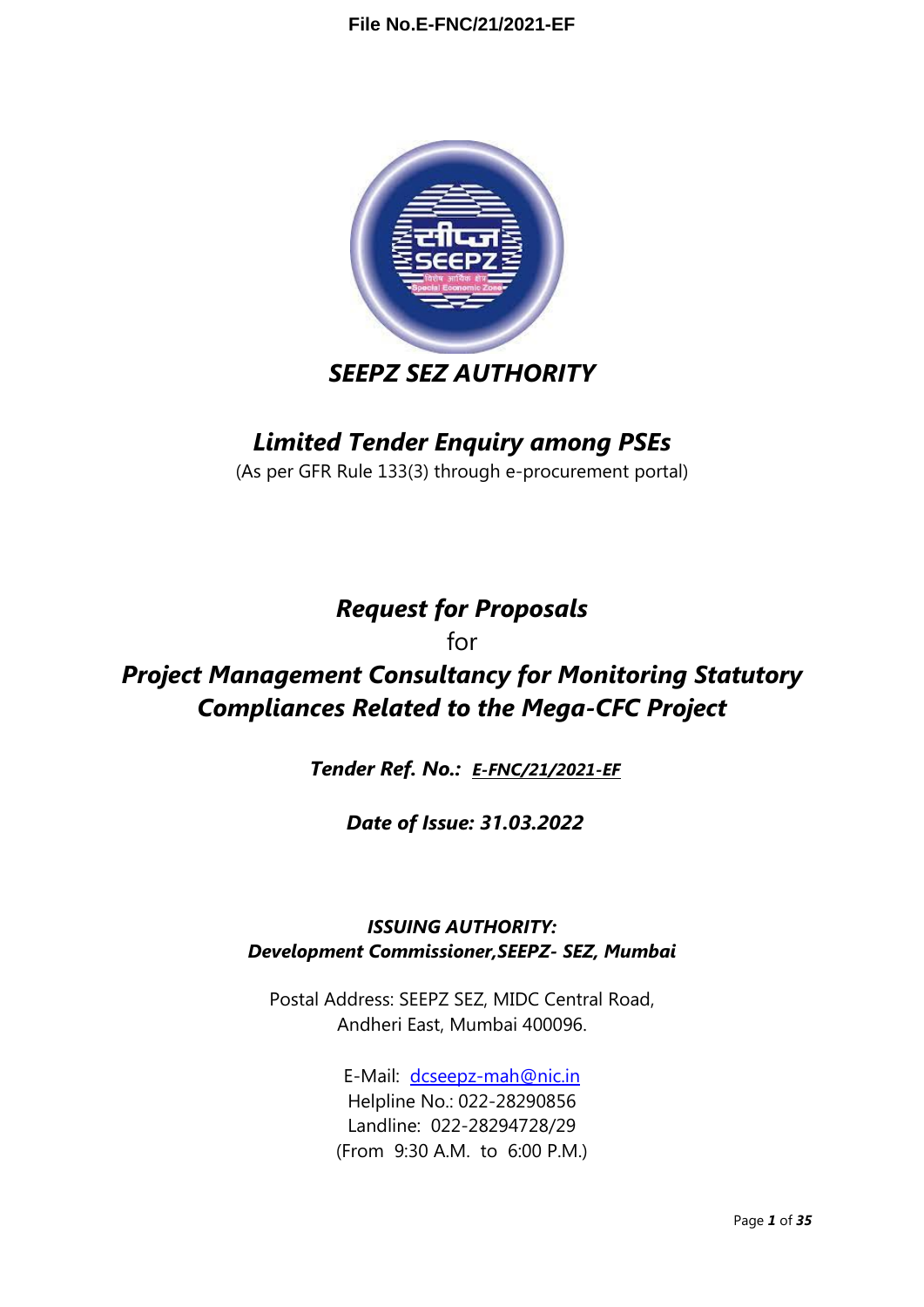# *Key information at a glance*

| <b>SN</b> | <b>Item</b>                                                                                                    | <b>Description</b>                                                                                                                                                                                     |
|-----------|----------------------------------------------------------------------------------------------------------------|--------------------------------------------------------------------------------------------------------------------------------------------------------------------------------------------------------|
| 1         | Tender Ref. No.                                                                                                | E-FNC/21/2021-EF                                                                                                                                                                                       |
| 2         | <b>Tender Title</b>                                                                                            | Project Management Consultancy for<br>Monitoring<br>Statutory<br>Compliances<br>Related to the Mega-CFC Project                                                                                        |
| 3         | Cost of Request for Proposals                                                                                  | Request for Proposals can be downloaded<br>free of cost from the following websites:<br>https://eprocure.gov.in/epublish/app<br>http://seepz.gov.in/tender.aspx                                        |
| 4         | Date of Tender Publishing                                                                                      | 31.03.2022                                                                                                                                                                                             |
| 5         | Date and time till which physical<br>visits to SEEPZ SEZ premises are<br>permissible                           | 31.03.2022 to 08.04.2022                                                                                                                                                                               |
| 6         | Date and time of Pre-Proposal<br>Meeting                                                                       | 08.04.2022 at 11.30 Hrs.                                                                                                                                                                               |
| 7         | Last date and time for Submission<br>of Proposals (Qualification<br>Information + Financial<br>Proposals)      | 21.04.2022 upto 17.00 Hrs.                                                                                                                                                                             |
| 8         | Date and time of opening of<br>Qualification Information                                                       | 22.04.2022 at 17.30 Hrs.                                                                                                                                                                               |
| 9         | Expected date of Award of<br>Contract                                                                          | 28.04.2022                                                                                                                                                                                             |
| 10        | E<br>Help<br>No.<br>(For<br>Desk<br>-Procurement)                                                              | Email: -<br>dcseepz-mah@nic.in<br>Landline:-<br>$022 - 28294728/29$<br>Cell No.:-8286587409 (Vikram Satre)<br>eProcurement Helpdesk no.s (New Delhi)<br>0120-4200462,<br>0120-4001002,<br>0120-4001005 |
| 12        | Authority to be contacted in case<br>of any clarification / request for<br>entry permission for physical visit | Shri. Anurag Agarwal<br>Name:-<br>Designation:-<br>Deputy Development<br>Commissioner<br>Email:-dcseepz-mah@nic.in                                                                                     |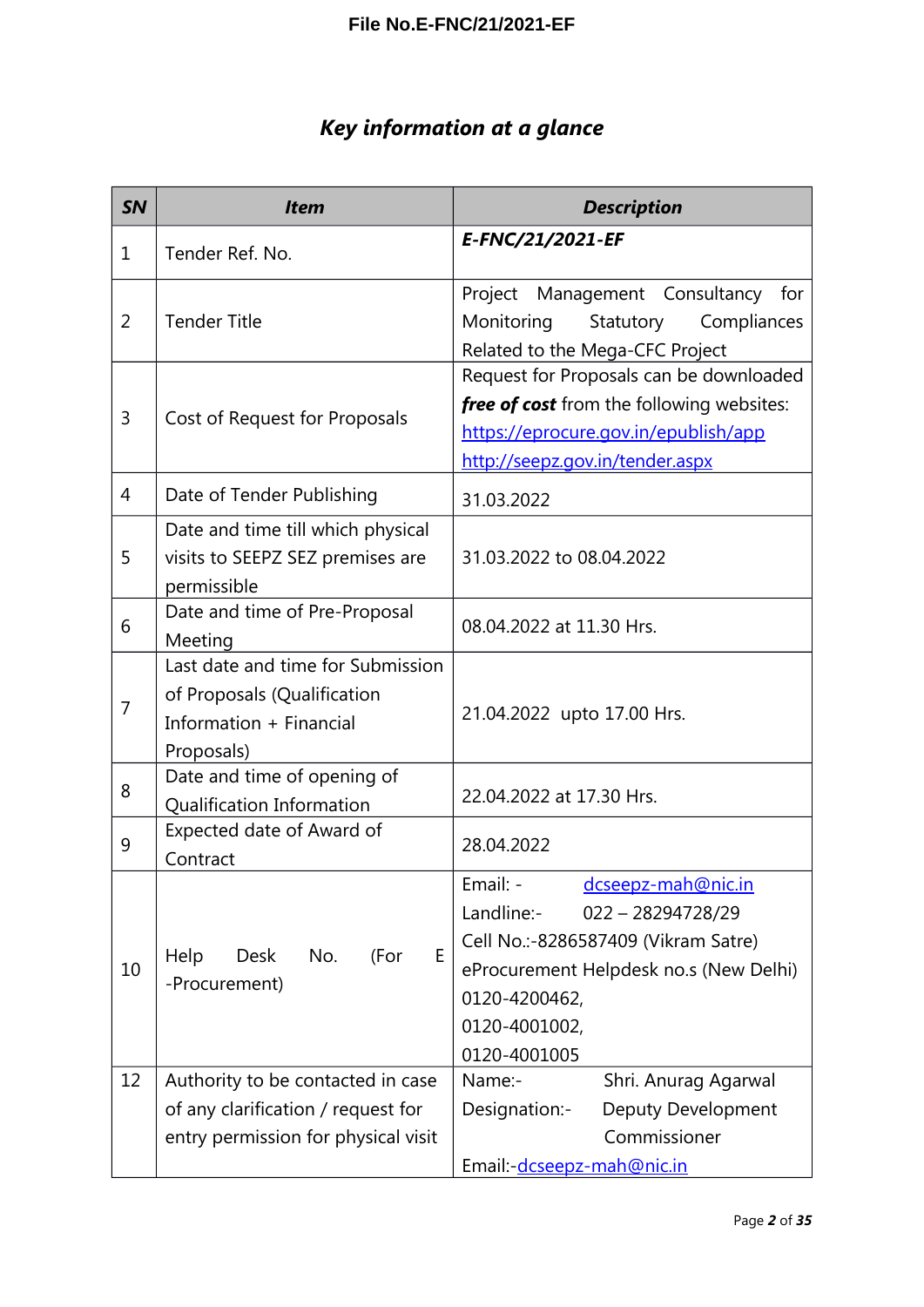| Lanume. | 28294728/29<br>റാറ<br>UZZ. |
|---------|----------------------------|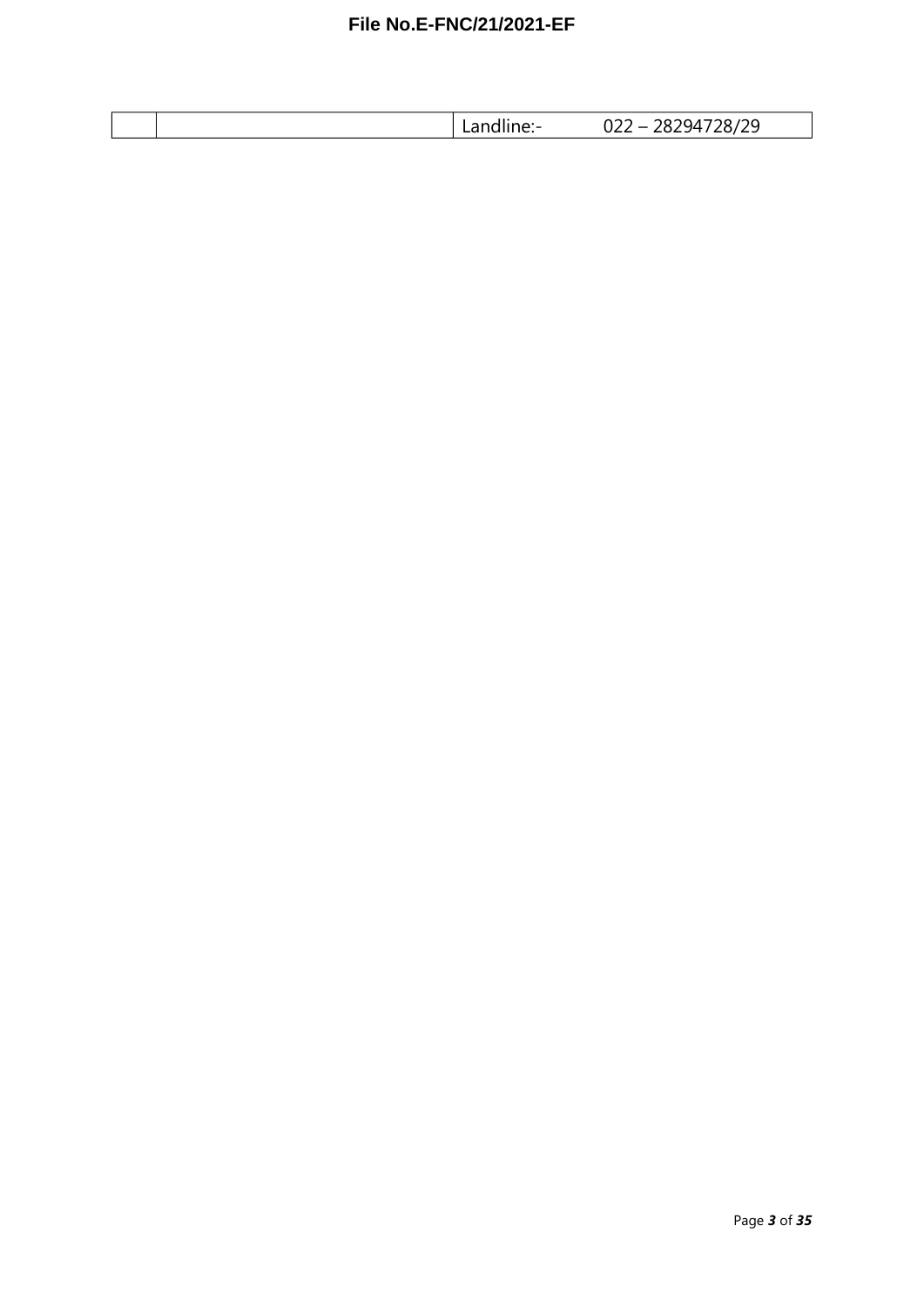# **Table of Contents**

| Α.  |                                                                    |  |
|-----|--------------------------------------------------------------------|--|
| 1.  |                                                                    |  |
| 2.  |                                                                    |  |
| 3.  |                                                                    |  |
| 4.  |                                                                    |  |
| В.  |                                                                    |  |
| 6.  |                                                                    |  |
| 7.  |                                                                    |  |
| 8.  |                                                                    |  |
| 9.  |                                                                    |  |
| C.  |                                                                    |  |
| 10. |                                                                    |  |
| 11. |                                                                    |  |
| 12. |                                                                    |  |
| 13. |                                                                    |  |
| D.  |                                                                    |  |
| 14. |                                                                    |  |
| 15. |                                                                    |  |
| 16. |                                                                    |  |
| 17. |                                                                    |  |
| E.  |                                                                    |  |
| 18. |                                                                    |  |
| 19. |                                                                    |  |
| 20. |                                                                    |  |
| 21. |                                                                    |  |
| 22. |                                                                    |  |
| 23. |                                                                    |  |
| 24. | RIGHT TO ACCEPT ANY PROPOSAL AND TO REJECT ANY OR ALL PROPOSALS 14 |  |
| F.  |                                                                    |  |
| 25. |                                                                    |  |
| 26. |                                                                    |  |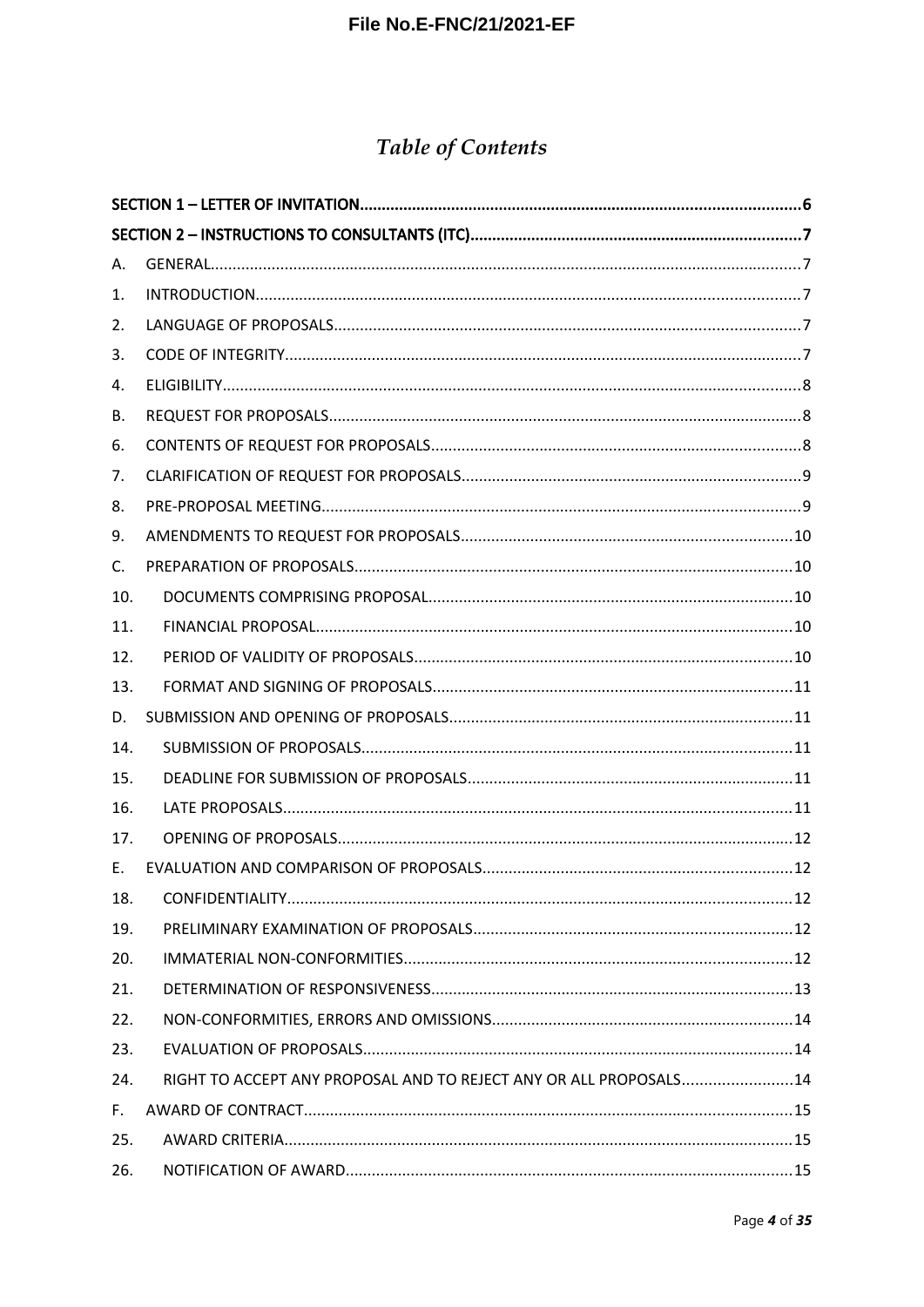| 27. |  |
|-----|--|
| 28. |  |
|     |  |
|     |  |
|     |  |
|     |  |
|     |  |
|     |  |
|     |  |
|     |  |
| 1.  |  |
| 2.  |  |
| 3.  |  |
| 4.  |  |
|     |  |
|     |  |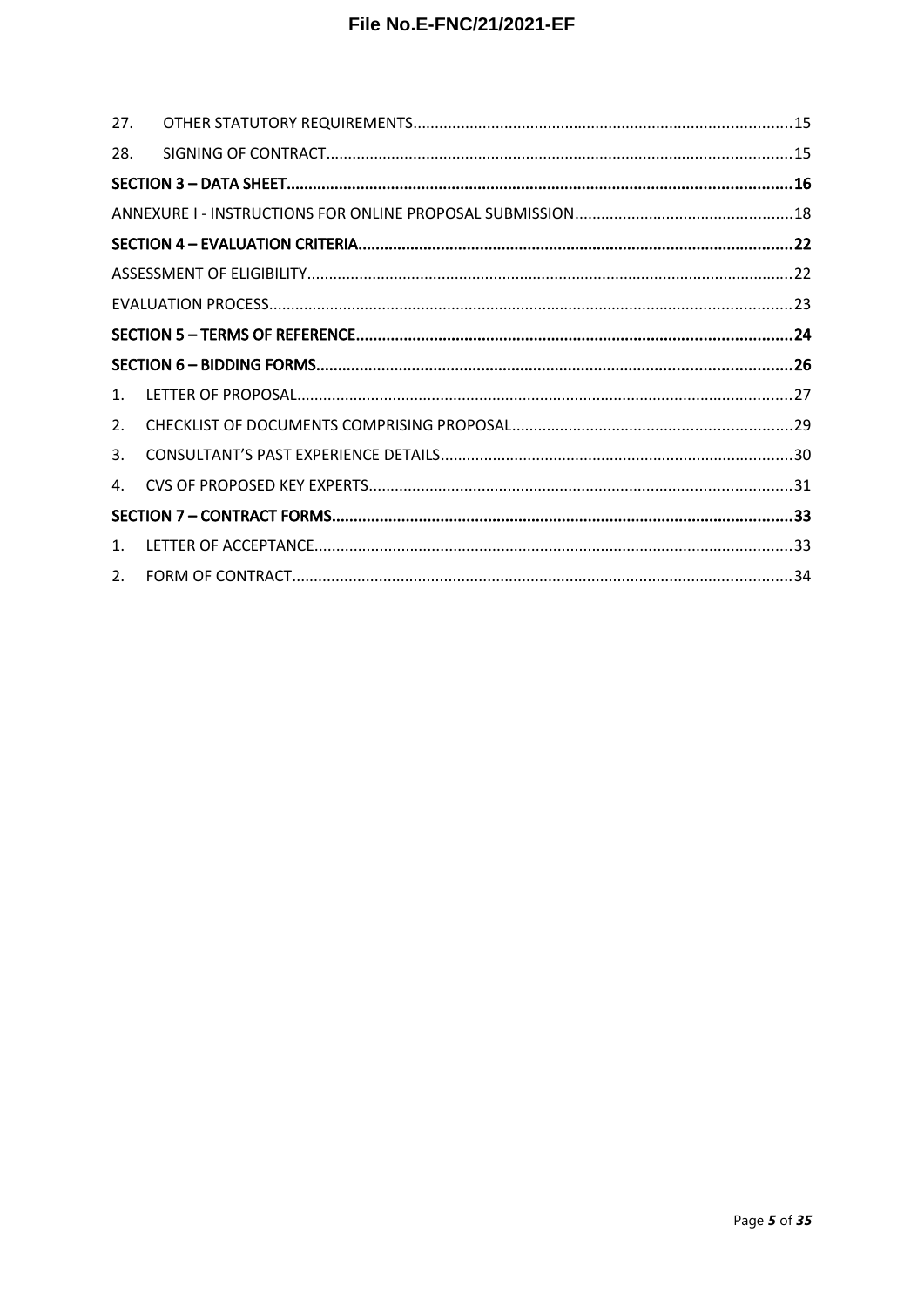### Section 1 - Letter of Invitation

#### **Proposal Reference No.:** E-FNC/21/2021-EF

#### Date: 31.03.2022

Tender Title: Project Management Consultancy for Monitoring Statutory Compliances Related to the Mega-CFC Project

- 1. The SEEPZ- SEZ authority invites sealed Proposals from Public Sector Undertakings set up by the Central or State Government to carry out civil or electrical works or other Central/ State Government organisations /PSUs which may be notified by the Ministry of Urban Development (MoUD).
- 2. More details pertaining to the scope of work may be seen under the Terms of Reference(Section V).
- 3. The process of Least Cost Selection (LCS) shall be followed for selection of suitable Consultant. The Bidding process shall be conducted in an online mode on the Central Public Procurement Portal (CPPP) which is publicly accessible using the following web address: https://eprocure.gov.in/epublish/app. Consultants can download the Request for Proposals free of cost from this portal.
- 4. Interested Consultants must register on the e-procurement portal and upload their qualification information and financial proposals separately within the stipulated time and date i.e. 21.04.2022 upto 17.00 hrs.
- 5. Detailed instructions regarding online submission of proposals may be seen under Annexure I. In case of any issues or queries related to the e-procurement portal, kindly send an email request to dcseepz-mah@nic.in or contact on 022-28294790 / 9819390963 (Shri. Mayur Gadage).
- 6. The Consultant is solely responsible for timely uploading of Proposals on the eprocurement portal. SEEPZ SEZ Authority shall not be liable for resolving any queries / issues raised on the day of Proposal submission.
- 7. Qualification Information shall be opened online at 1730 hours on 22.04.2022 Consultants can see the tender opening status by logging on to the e-procurement portal using their registered IDs.
- 8. Financial Proposals of only technically qualified Consultants shall be opened at a date which shall be pre-disclosed on the e-procurement portal.
- 9. SEEPZ SEZ Authority reserves the right to accept or reject any or all of the Proposals at any time during the Bidding process.

Dy. Development Commissioner SEEPZ SEZ Authority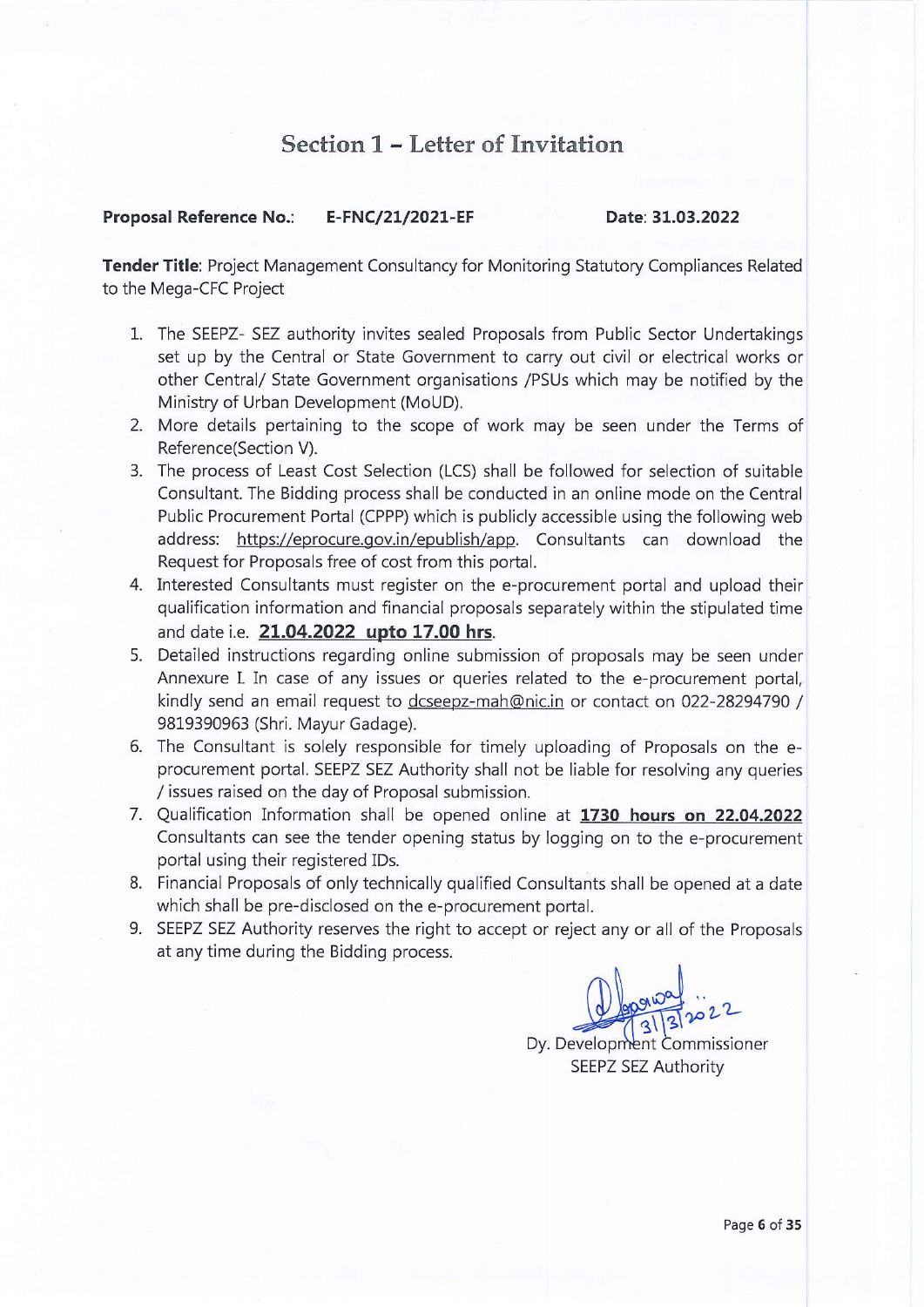### <span id="page-6-4"></span>*Section 2 – Instructions to Consultants (ITC)*

#### <span id="page-6-3"></span>A. General

#### <span id="page-6-2"></span>*1. Introduction*

- a) This Section provides the relevant information as well as instructions to assist prospective consultants in preparation and submission of Proposals. It also includes the mode and procedure to be adopted by the SEEPZ, SEZ Authority (hereinafter referred to as the 'Client') for receipt and opening as well as scrutiny and evaluation of Proposals and subsequent placement of award of contract.
- b) The Client named in the *Data Sheet* will select an eligible consulting firm/organization (the Consultant), in accordance with the method of selection specified in the *Data Sheet*.
- c) Before preparing the Proposal and submitting the same to the Client, the Consultant should read and examine all the terms & conditions, instructions etc. contained in the Request for Proposals. Failure to provide required information or to comply with the instructions incorporated in this Request for Proposals may result in rejection of Proposals submitted by consultants.
- d) The successful Consultant will be expected to complete the Services by the Intended Completion Date as provided in the *Data Sheet* and communicated in the services contract.

#### <span id="page-6-1"></span>*2. Language of Proposals*

Proposal submitted by the Consultant and all subsequent correspondences and documents relating to the Proposal exchanged between the Consultant and the Client, shall be written in English language. However, the language of any printed literature furnished by the Consultant in connection with its Proposal may be written in any other language, provided the same is accompanied by a self-certified English translation and, for purposes of interpretation of the Proposal, the English translation shall prevail.

#### <span id="page-6-0"></span>*3. Code of Integrity*

- a) The Client and all officers or employees of the Client, whether involved in the procurement process or otherwise, or Consultants and their representatives or employees participating in a procurement process or other persons involved, directly or indirectly in any way in a procurement process shall maintain an unimpeachable standard of integrity in accordance with the code of integrity prescribed under GFR 175.
- b) In case of breach of the code of integrity by a consultant or a prospective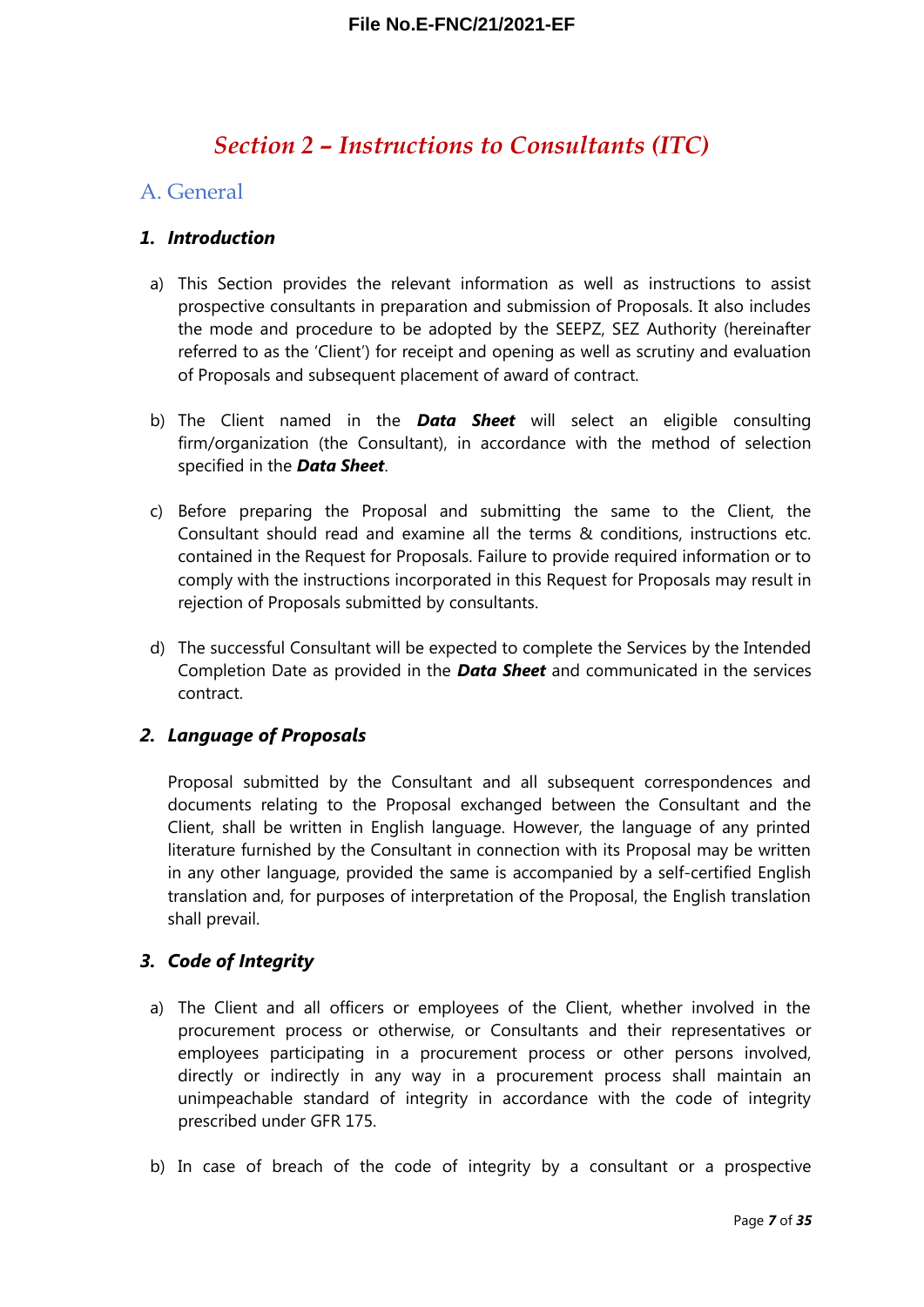Consultant, the SEEPZ Authority, after giving a reasonable opportunity of being heard, may take appropriate measures including –

- i. exclusion of the Consultant from the procurement process;
- ii. calling off of pre-contract negotiations and forfeiture or encashment of Proposal security;
- iii. forfeiture or encashment of any other security or bond relating to procurement;
- iv. recovery of payments made by the Client along with interest thereon at bank rate;
- v. cancellation of the relevant contract and recovery of compensation for loss incurred by the Client;
- vi. debarment of the Consultant from participation in any future procurements of any Client for a period of up to three years.

#### <span id="page-7-2"></span>*4. Eligibility*

- a) This Request for Proposals is open toPublic Sector Undertakings set up by the Central or State Government to carry out civil or electrical works and other Central/ State Government organisations /PSUs which may be notified by the Ministry of Urban Development (MoUD). SEEPZ employees, Committee members, Board members and their relatives (Spouse or Children) are not eligible to participate in the tender. Consultants involved in corrupt and fraudulent practices or debarred from participating in Public Procurement by any state government or any procuring entity of the central government shall not be eligible.
- b) The specific eligibility conditions shall be as prescribed under the *Data Sheet*.
- c) Consultants shall submit a declaration regarding its eligibility vis-à-vis all the criteria mentioned under the instructions to Consultants and the Proposal data sheet.

#### *5. Online Proposal Submission Process*

The e-tender is available on CPPP portal, https://eprocure.gov.in/eprocure/app as mentioned in the tender. The tenders duly filled in should be uploaded and submitted online on or before the end date of submission. More details regarding the online Proposal submission process may be found under Annexure-II attached to this Request for Proposals.

### <span id="page-7-1"></span>B. Request for Proposals

#### <span id="page-7-0"></span>*6. Contents of Request for Proposals*

a) The Request for Proposals include the following Sections, which should be read in conjunction with any amendment issued in accordance with ITC.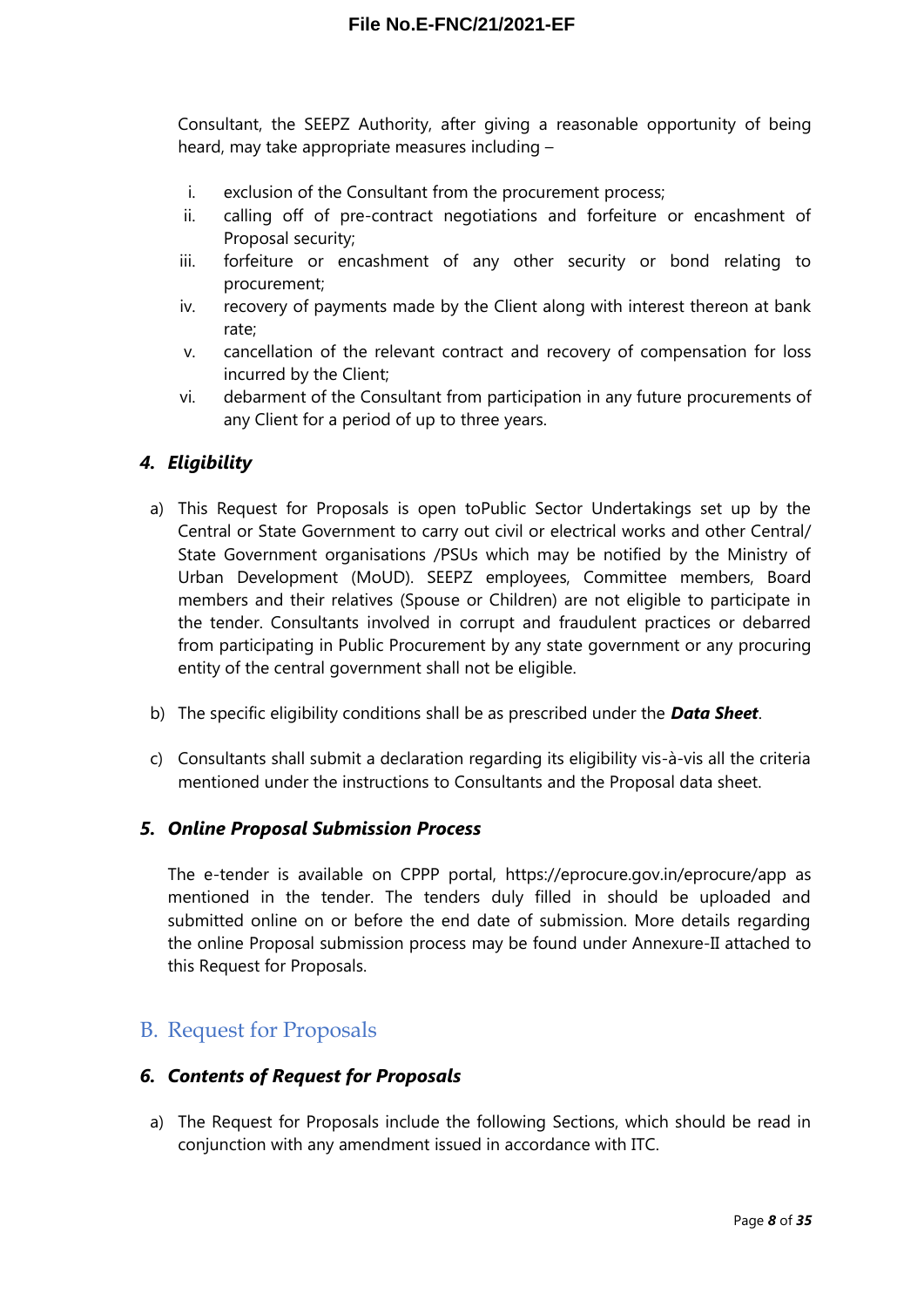- $\triangleright$  Section 1 Invitation for Consultants
- $\triangleright$  Section 2 Instructions to Consultants (ITC)
- $\triangleright$  Section 3 Data Sheet
- $\triangleright$  Section 4 Evaluation Criteria
- Section 5 Terms of Reference
- $\triangleright$  Section 6 Proposal Forms
- $\triangleright$  Financial Proposal Template in MS Excel format
- b) Unless downloaded directly from the SEEPZ website (http.//seepz.gov.in) or the eprocurement portal (https://eprocure.gov.in/epublish/app) as specified in the *Data Sheet*, Client shall not be responsible for the correctness of the Request for Proposals, responses to requests for clarification, the Minutes of the Pre-Proposal meeting, if any, or Amendment(s) to the Request for Proposals in accordance with ITC.
- c) Consultants are expected to examine all instructions, forms, terms, and specifications in the Request for Proposals and to furnish with its Proposal all information or documentation as is required by the Request for Proposals.

#### <span id="page-8-1"></span>*7. Clarification of Request for Proposals*

- a) A Consultant requiring any clarification of the Request for Proposals shall contact the SEEPZ, SEZ authority in writing / email at the Client's address specified in the *Data Sheet*.
- b) The Client will respond in writing / email / through the e-procurement portal to any request for clarification, provided that such request is received prior to the deadline for submission of Proposals within a period specified in the *Data Sheet*. The Client shall also promptly publish brief description of the enquiry but without identifying its source and its response at its website or on the e-procurement portal.
- c) Should the clarification result in changes to the essential elements of the Request for Proposals, the Client shall amend the Request for Proposals following the procedure given under ITC.

#### <span id="page-8-0"></span>*8. Pre-Proposal Meeting*

- a) In order to provide response to any doubt regarding Request for Proposals, or to clarify issues, a pre-Proposal meeting may be scheduled, as specified in the *Data Sheet*.
- b) During the pre-Proposal meeting, the clarification sought by representative of prospective Consultants shall be responded appropriately. However, they shall be asked to submit their written request by close of office next day or by e-mail for electronic record thereof. The Client shall publish written response to such requests for clarifications, without identifying its source. In case required, amendment(s), in terms of ITC below shall be issued, which shall be binding on all prospective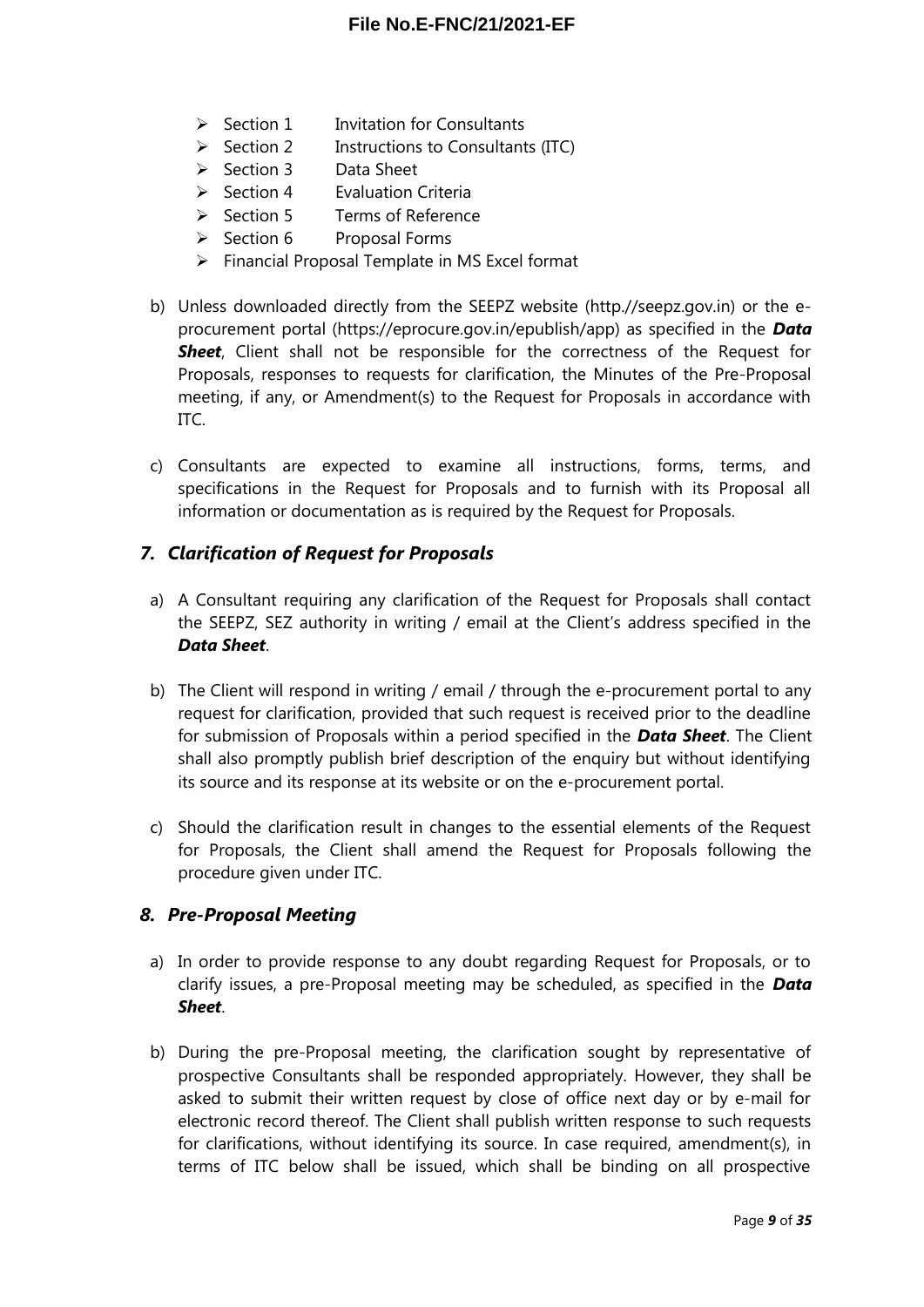#### Consultants.

#### <span id="page-9-4"></span>*9. Amendments to Request for Proposals*

- a) At any time prior to the deadline for submission of Proposals, the SEEPZ SEZ authority may, for any reason deemed fit by it, amend or modify the Request for Proposals by issuing Amendment(s)/corrigendum.
- b) Such Amendment(s)/corrigendum will be published on SEEPZ SEZ authority's website or on the e-procurement portal and the same shall be binding on all prospective Consultants.
- c) In order to give reasonable time to prospective Consultants to take necessary action in preparing their Proposals, the Client may, at its discretion, extend the deadline for the submission of Proposals and other allied time frames which may be linked with that deadline.
- d) Any Consultant who has downloaded the Request for Proposals should check the Amendment(s), if any, issued on the SEEPZ SEZ authority website and on the eprocurement portal.

### <span id="page-9-3"></span>C. Preparation of Proposals

#### <span id="page-9-2"></span>*10.Documents Comprising Proposal*

- a) Consultant's pre-qualification / eligibility submission shall comprise the documents listed under ITC Clause 4 and corresponding Data Sheet entry.
- b) Consultant's financial Proposal shall comprise the financial quote submitted in the excel template published along with these Request for Proposals.

#### <span id="page-9-1"></span>*11.Financial Proposal*

The consultant shall use the financial proposal template uploaded along with this RFP for preparation of their financial proposal. The consultant shall enter the remuneration and reimbursable rates along with applicable taxes. The Consultant shall quote the price in INR only.

#### <span id="page-9-0"></span>*12.Period of Validity of Proposals*

- a) Proposals shall remain valid for a period of 180 days from the deadline of submission of Proposals unless otherwise specified in the *Data Sheet*.
- b) In exceptional circumstances, prior to the expiration of the Proposal validity period, the Client may request Consultants to extend the period of validity of their Proposals. The request and the responses shall be made in writing. A Consultant may refuse the request without any penal repercussions. A Consultant granting the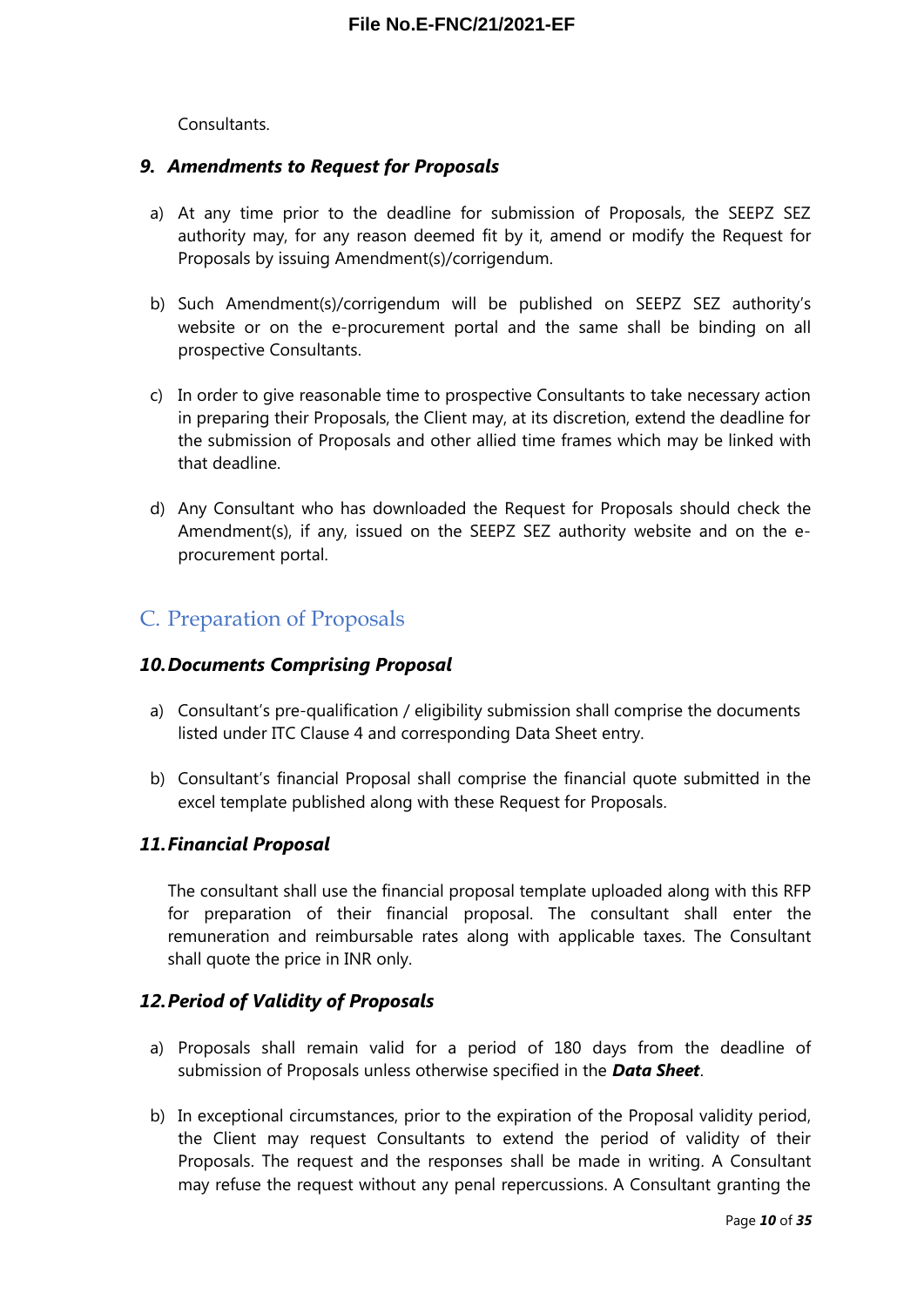request shall not be required or permitted to modify its Proposal.

#### <span id="page-10-4"></span>*13.Format and Signing of Proposals*

- a) Documents establishing consultant's eligibility shall be compiled into a single PDF file.All pages in the document should be serially numbered and an index specifying contents of the Proposal should be populated at the beginning of the document.
- b) Authorized signatory of the Consultant shall sign, either physically or digitally, on each page of the Proposal. This signature should be accompanied by Consultant's official seal.
- c) The financial Proposal must be submitted in the MS excel template provided with the Request for Proposals.

### <span id="page-10-0"></span>D. Submission and Opening of Proposals

#### <span id="page-10-3"></span>*14.Submission of Proposals*

- a) Consultants shall submit their pre-qualification (eligibility) documents as well as the technical and financial proposals online.
- b) Online submission of Proposals shall be carried out in accordance with the instructions given under Annexure I.

#### <span id="page-10-2"></span>*15.Deadline for Submission of Proposals*

- a) Proposals must be received by the Client online on the e-procurement portal and at the address specified in the *Data Sheet* no later than the date and time specified in the *Data Sheet*.
- b) The date of submission and opening of Proposals shall not be extended except when:
	- $\triangleright$  sufficient number of Proposals have not been received within the given time and the Client is of the opinion that further Proposals are likely to be submitted if time is extended; or
	- $\triangleright$  the Request for Proposals are required to be substantially modified as a result of discussions in pre-Proposal meeting or otherwise and the time for preparations of Proposals by the prospective Consultants appears to be insufficient for which such extension is required.
- c) In cases where the time and date of submission of Proposals is extended, an amendment to the Request for Proposals shall be issued in accordance withITC9.

#### <span id="page-10-1"></span>*16.Late Proposals*

The e-procurement portal does not permit late submission of Proposals.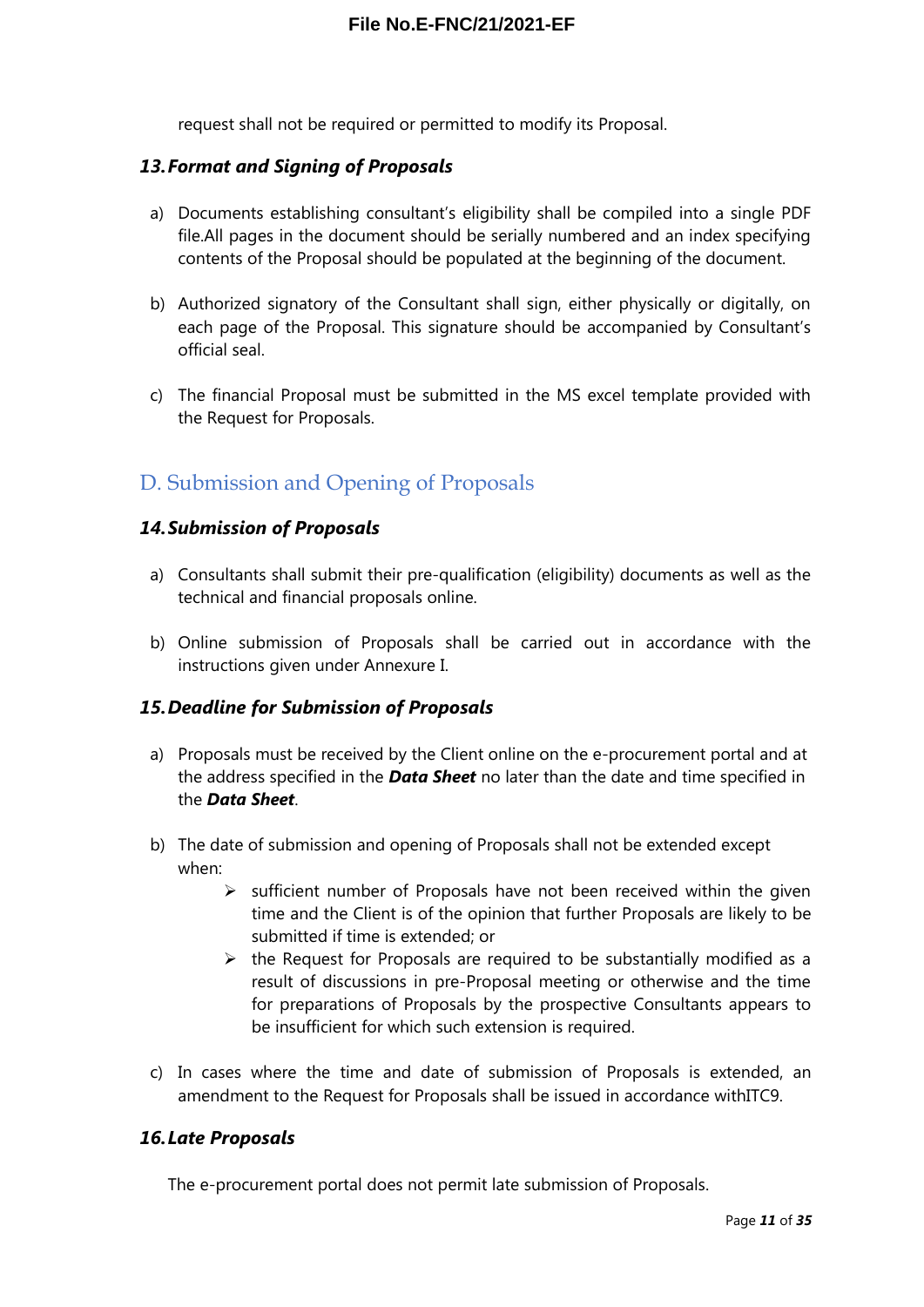#### <span id="page-11-4"></span>*17.Opening of Proposals*

- a) The pre-qualification (eligibility) documents and the technical proposals shall be opened online on the date and time stipulated in the *Data Sheet*.
- b) After due evaluation of the Qualification Information, the Client shall inform the technically qualifiedConsultants regarding the date of financial Proposal opening by giving at least 3 days' advance notice on the e-procurement portal.
- c) The financial Proposals of only technically qualified Consultants shall be opened.

### <span id="page-11-3"></span>E. Evaluation and Comparison of Proposals

#### <span id="page-11-2"></span>*18.Confidentiality*

- a) Information relating to the evaluation of Proposals and recommendation of contract award, shall not be disclosed to consultants or any other persons not officially concerned with the bidding process until the same is published officially on the eprocurement portal for information of all Consultants.
- b) Any effort by a consultant to influence the Client in the evaluation or contract award decisions may result in the rejection of its Proposal.

#### <span id="page-11-1"></span>*19.Preliminary Examination of Proposals*

- a) The Proposal Evaluation Committee constituted by the Client shall conduct a preliminary scrutiny of the opened Proposals at the beginning to assess the primafacie responsiveness and record its findings thereof particularly in respect of the following:
	- $\triangleright$  that the Proposal is complete and duly signed by authorized signatory;
	- $\triangleright$  that the Proposal is valid for the period, specified in the Request for Proposals;
	- $\triangleright$  that the Proposal is unconditional and that the Consultant; and
	- $\triangleright$  any other specific requirements put forth in the Request for Proposals.
- b) Proposals failing to meet these preliminary requirements shall be treated as nonresponsive and shall not be considered further for evaluation.

#### <span id="page-11-0"></span>*20.Immaterial Non-conformities*

- a) The Proposal Evaluation Committee may waive non-conformities in the Proposal that do not constitute a material deviation, reservation or omission and deem the Proposal to be responsive;
- b) The Proposal Evaluation Committee may request the Consultant to submit necessary information or documents which are historical in nature like audited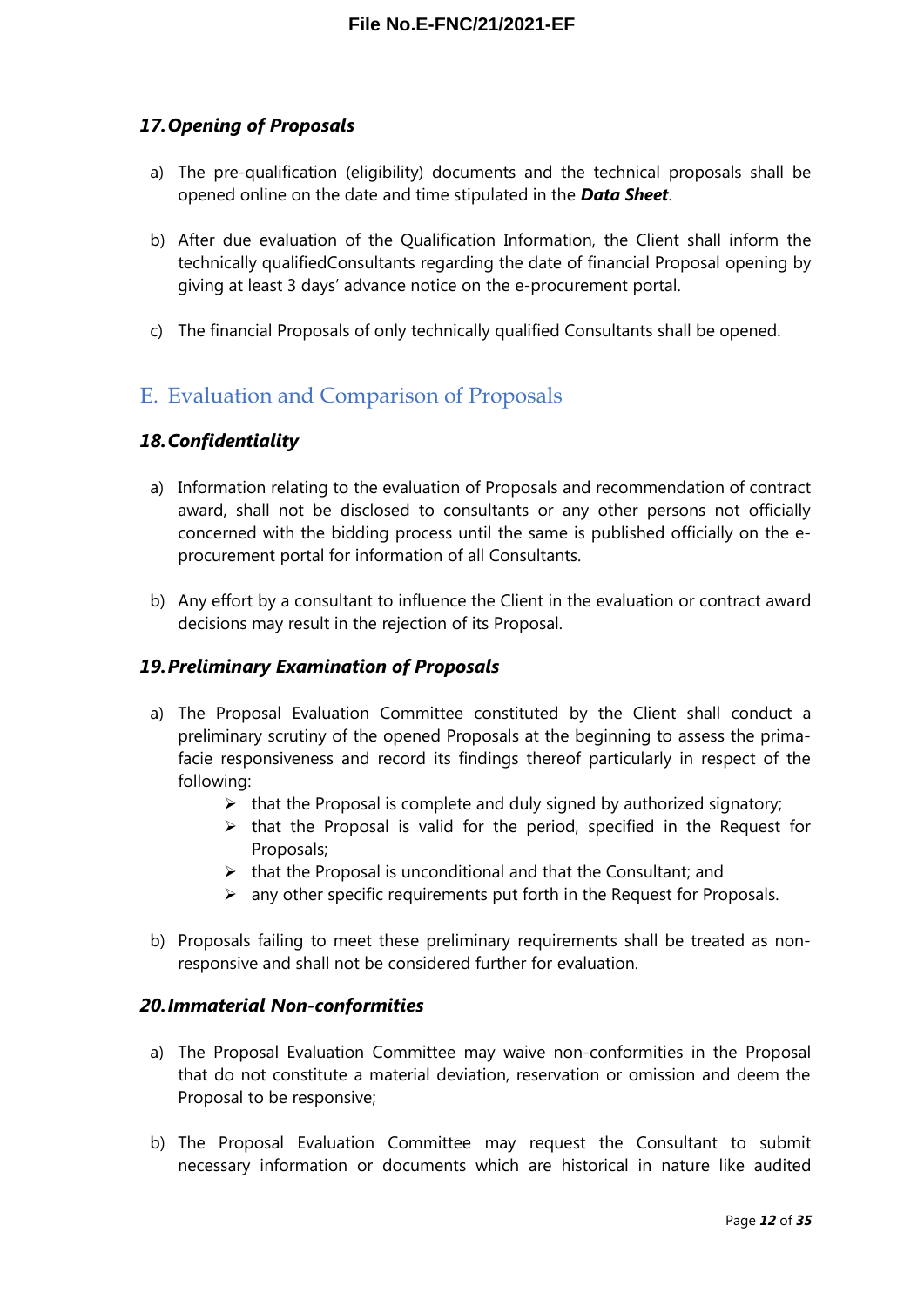statements of accounts, tax clearance certificate, PAN, etc. within a reasonable period of time. Failure of the Consultant to comply with the request within the given time shall result in the rejection of its Proposal;

c) The Proposal Evaluation Committee may rectify immaterial non-conformities or omissions on the basis of the additional information or documentation received from the Consultant.

#### <span id="page-12-0"></span>*21.Determination of Responsiveness*

- a) The Proposal Evaluation Committee constituted by the Client shall determine the responsiveness of a Proposal to the Request for Proposals based on the contents of the Proposal submitted by the Consultant;
- b) A Proposal shall be deemed to be substantially responsive if it meets the requirements of the Request for Proposals without any material deviation, reservation, or omission where:
	- i. "deviation" is a departure from the requirements specified in the Request for Proposals;
	- ii. "reservation" is the setting of limiting conditions or withholding from complete acceptance of the requirements specified in the Request for Proposals; and
	- iii. "omission" is the failure to submit part or all of the information or documentation required in the Request for Proposals.
- c) A "material deviation, reservation, or omission" is one that, if accepted, shall:
	- i. Effect in any substantial way the scope, quality, or performance of the subject matter of procurement specified in the Request for Proposals; or
	- ii. Limit in any substantial way, inconsistent with the Request for Proposals, the rights of the Client or the obligation of the Consultant under the proposed contract; or
	- iii. If rectified shall unfairly affect the competitive position of other Consultants presenting responsive Proposals;
- d) The Proposal Evaluation Committee shall examine the technical aspects of the Proposal in particular to confirm that all requirements of Request for Proposals have been met without any material deviation, reservation or omission;
- e) The Proposal Evaluation Committee shall regard a Proposal as responsive if it conforms to all requirements set out in the Request for Proposals, or contains minor deviations that do not materially alter or depart from the characteristics, terms, conditions and other requirements set out in the Request for Proposals, that is, there is no material deviation, or if it contains errors or oversights that can be corrected without any change in the substance of the Proposal;
- f) Proposals that are not responsive or contain any material deviation shall be rejected. Proposals declared as non-responsive shall be excluded from any further evaluation.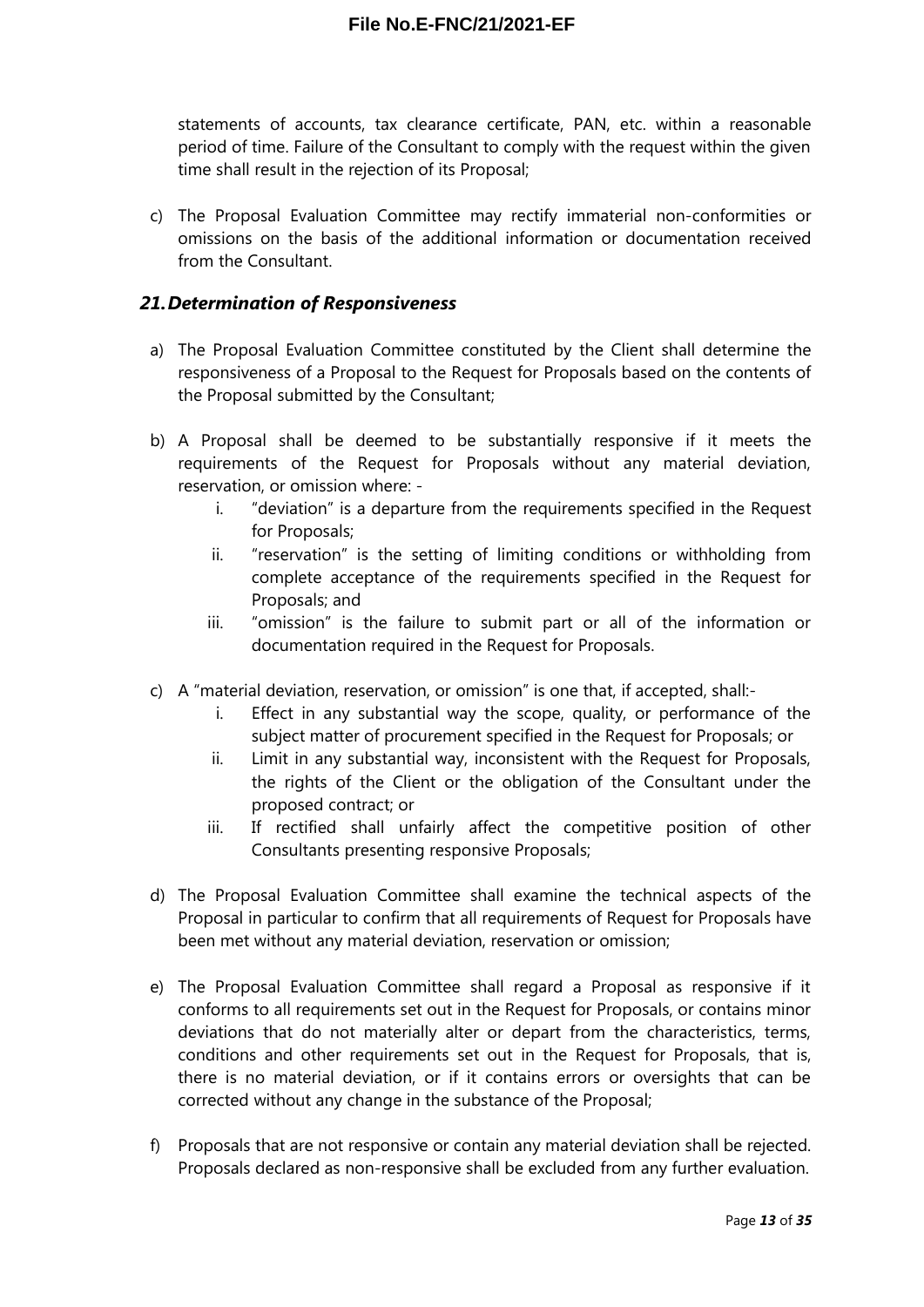#### <span id="page-13-2"></span>*22.Non-conformities, Errors and Omissions*

- a) Provided that a Proposal is substantially responsive, the Proposal Evaluation Committee may waive any nonconformity in the Proposal.
- b) Provided that a Proposal is substantially responsive, the Client, being SEEPZ, SEZ authority or authorized representative may request that the Consultant submit the necessary information or documentation, within a reasonable period of time, to rectify nonmaterial nonconformities or omissions in the Proposal related to documentation requirements. Such omission shall not be related to any aspect of the price of the Proposal. Failure of the Consultant to comply with the request may result in the rejection of its Proposal.
- c) Provided that a Proposal is substantially responsive, the Proposal Evaluation Committee shall rectify quantifiable nonmaterial nonconformities related to the Proposal Price. To this effect, the Proposal Price shall be adjusted, for comparison purposes only, to reflect the price of a missing or non- conforming item or component.

#### <span id="page-13-1"></span>*23.Evaluation of Proposals*

- a) The evaluation of financial Proposal will include and take into account the GST payable on the services if the contract is awarded to the Consultant. The Consultantis required to include all applicable taxes in its price proposal. SEEPZ SEZ Authority will not be liable to pay any amount in addition to the quoted amount towards taxes.
- b) The Client's evaluation of a proposal may require the consideration of other factors, in addition to the Consultant's financial offer. These factors may be related to the characteristics, performance, and terms and conditions of Consultancy Services. The effect of the factors selected, if any, shall be expressed in monetary terms to facilitate comparison of Proposals, shall be specified in 'Section 4 - Evaluation Criteria'.
- c) Consultants shall be asked to deliver presentation on their technical proposals as per the details provided in the *Data Sheet*. No marks shall be assigned to the presentation. The objective of the presentation round is to have clarity regarding the Consultant's understanding of the scope of work.

#### <span id="page-13-0"></span>*24.Right to Accept Any Proposal and to Reject Any or All Proposals*

The Client reserves the right to accept or reject any Proposal, and to cancel / annul the Bidding process and reject all Proposals at any time prior to contract award, without thereby incurring any liability to the Consultants for which the Client shall keep record of clear and logical reasons properly for any such action / recall of Bidding process. In case of cancellation / annulment, all Proposals submitted and specifically, Proposal securities, shall be promptly returned to the Consultants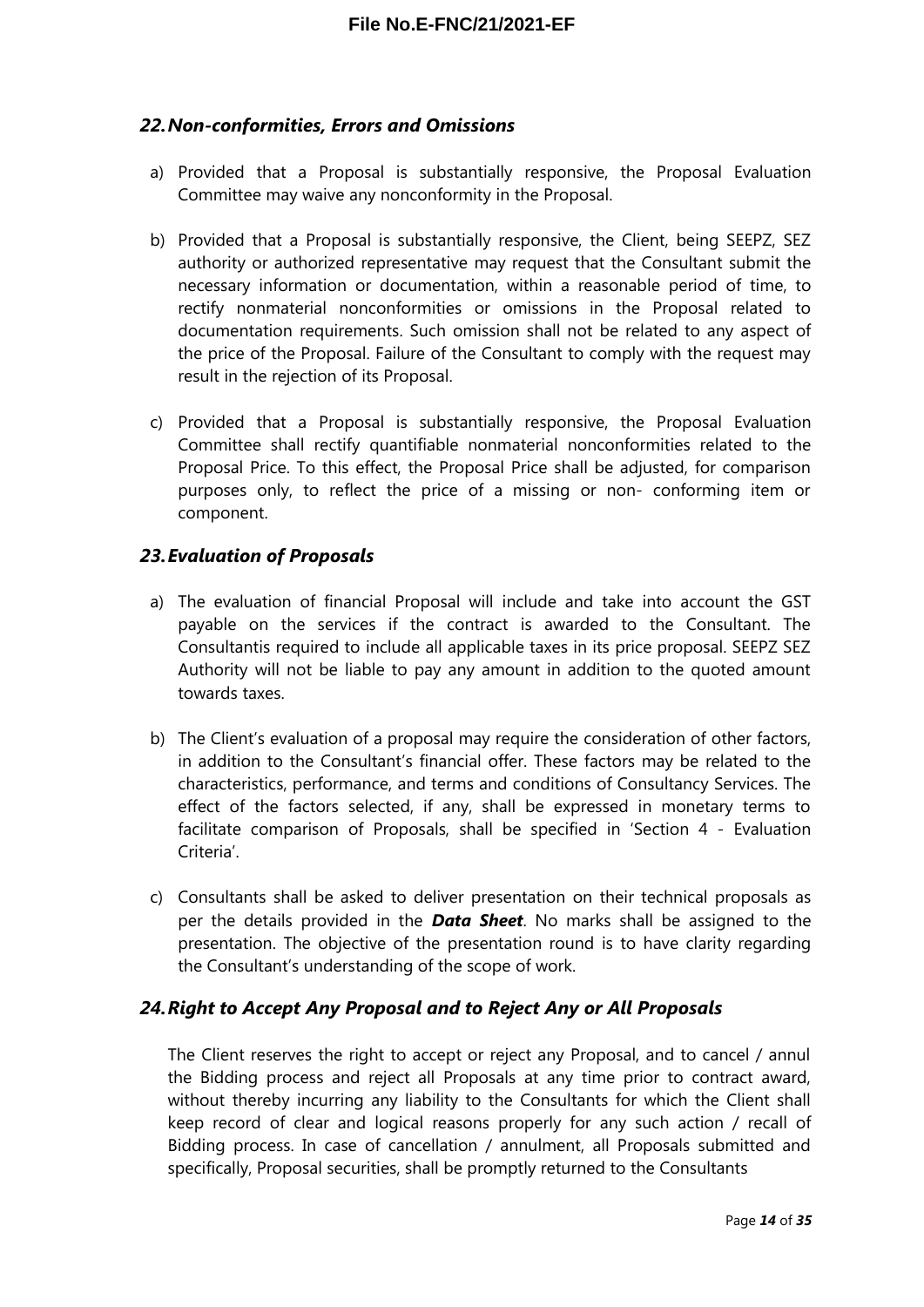### <span id="page-14-2"></span>F. Award of Contract

#### <span id="page-14-1"></span>*25.Award Criteria*

The technically qualified consultant offering the lowest price shall be considered for award of contract.

#### <span id="page-14-0"></span>*26.Notification of Award*

- a) Prior to the expiration of the period of Proposal validity, the Client shall notify the successful Consultant, in writing, that its Proposal has been accepted. The notification letter (hereinafter and in the Conditions of Contract and Contract Forms called the "Letter of Acceptance") shall specify theaccepted contract price. The expected date of award of contract is as stipulated under *Data Sheet*.
- b) Until a formal Contract is prepared and executed, the Letter of Acceptance shall constitute a binding Contract.

#### <span id="page-14-4"></span>*27.Other Statutory Requirements*

Successful Consultant shall be required to fulfill insurance and other statutory requirements including submission of signed undertakings assuring compliance with the various standards stipulated in the conditions of contract. Failure of the successful Consultant to submit the same shall constitute sufficient grounds for the annulment of the award. In that event the Client may award the Contract to the next lowest priced Consultant, whose Proposal is substantially responsive and is determined by the Client to be qualified to perform the Contract satisfactorily.

#### <span id="page-14-3"></span>*28.Signing of Contract*

Promptly after notification of Award, the Client shall send the successful Consultant the Contract Agreement. Within twenty-eight days of receipt of the Contract Agreement, the successful Consultant shall sign, date, and return it to the Client.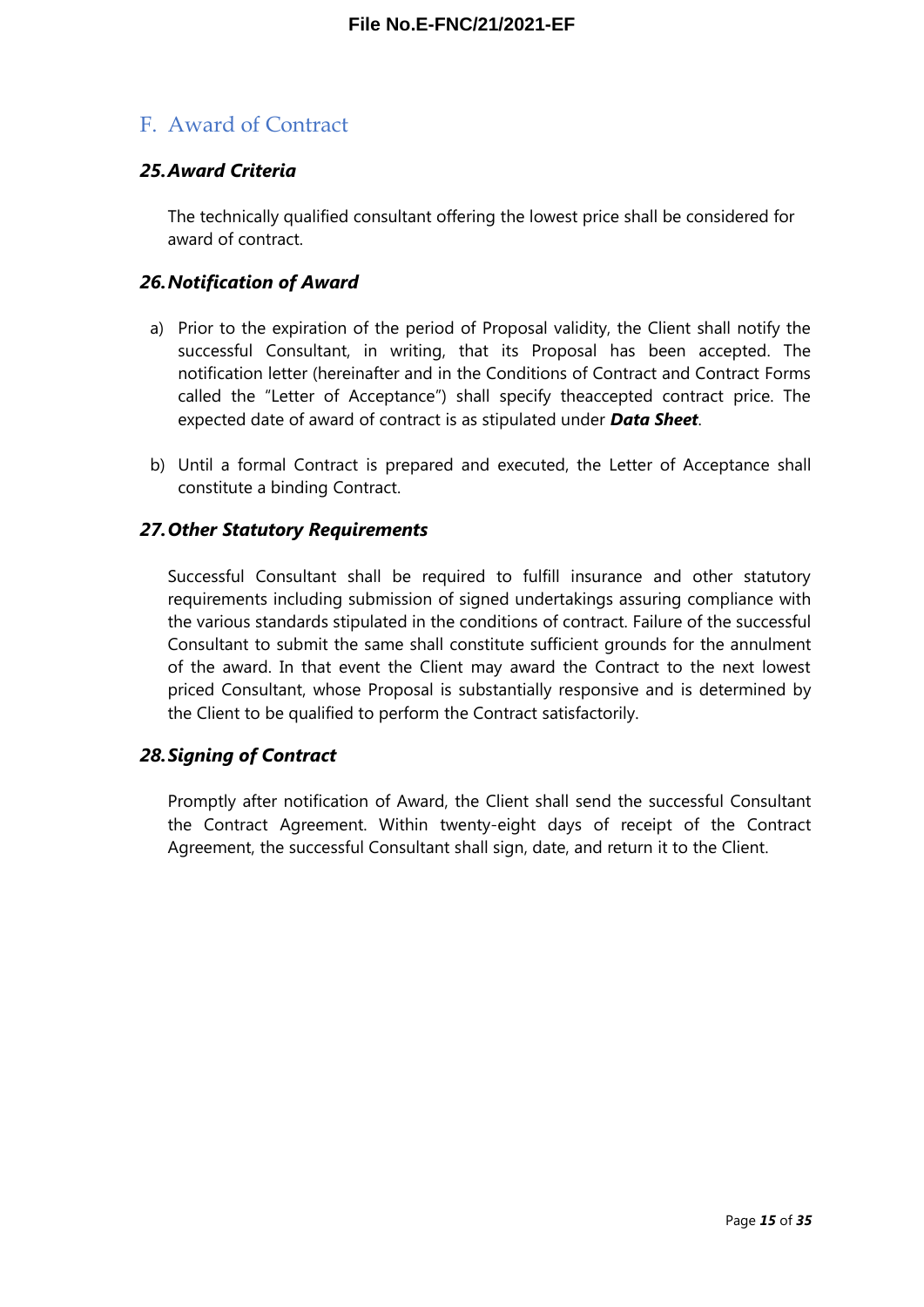### <span id="page-15-0"></span>*Section 3 –Data Sheet*

The following specific data for the Non-Consultancy Services to be procured shall complement, supplement, or amend the provisions in the Instructions to Consultants (ITC). Whenever there is a conflict, the provisions herein shall prevail over those in ITC

| <b>ITC Para</b><br><b>Referenc</b><br>e | <b>Particulars</b>                                                                                                                                                      |  |
|-----------------------------------------|-------------------------------------------------------------------------------------------------------------------------------------------------------------------------|--|
| ITC $1b$ )                              | The Client is: SEEPZ SEZ Authority, Andheri (E), Mumbai 400096                                                                                                          |  |
|                                         | The Method of Selection of Consultant is: Least Cost Selection (LCS)                                                                                                    |  |
| ITC $1 d$                               | The intended completion date is 28.04.2022                                                                                                                              |  |
| ITC $4 b$                               | In order to be considered for financial bid opening, the Consultant must<br>satisfy the eligibility requirements stipulated under Section $4$ – Evaluation<br>Criteria. |  |
| ITC $6 b$                               | The official website of SEEPZ SEZ Authority is: http://seepz.gov.in                                                                                                     |  |
|                                         | The e-procurement portal is: https://eprocure.gov.in/epublish/app                                                                                                       |  |
| ITC7 a)                                 | The Client's address for seeking clarifications is:                                                                                                                     |  |
|                                         | Office of the Development Commissioner, SEEPZ SEZ, MIDC Central Road,<br>Andheri East, Mumbai - 400096                                                                  |  |
|                                         | The email address is: dcseepz-mah@nic.in                                                                                                                                |  |
|                                         | Queries may also be raised by using the 'seek clarifications' option available on<br>the e-procurement portal.                                                          |  |
| ITC7 $b$ )                              | The Consultants may submit their requests for clarification no later than 10<br>days prior to deadline for submission of Proposals.                                     |  |
| ITC8 $a)$                               | The pre-Proposal meeting shall be held electronically at 11.30 Hrs on<br>08.04.2022.                                                                                    |  |
|                                         | The web-link to attend the pre-Proposal meeting is as follows:                                                                                                          |  |
|                                         | https://seepz.webex.com/seepz/j.php?<br>MTID=m1c761e6da77a01e06d4e4f1fc05d181f                                                                                          |  |
| ITC12 a)                                | No change. Proposals shall remain valid for a period of 180 days from the<br>deadline of submission of Proposals.                                                       |  |
| ITC 17 a)                               | The web-address of e-procurement portal is:                                                                                                                             |  |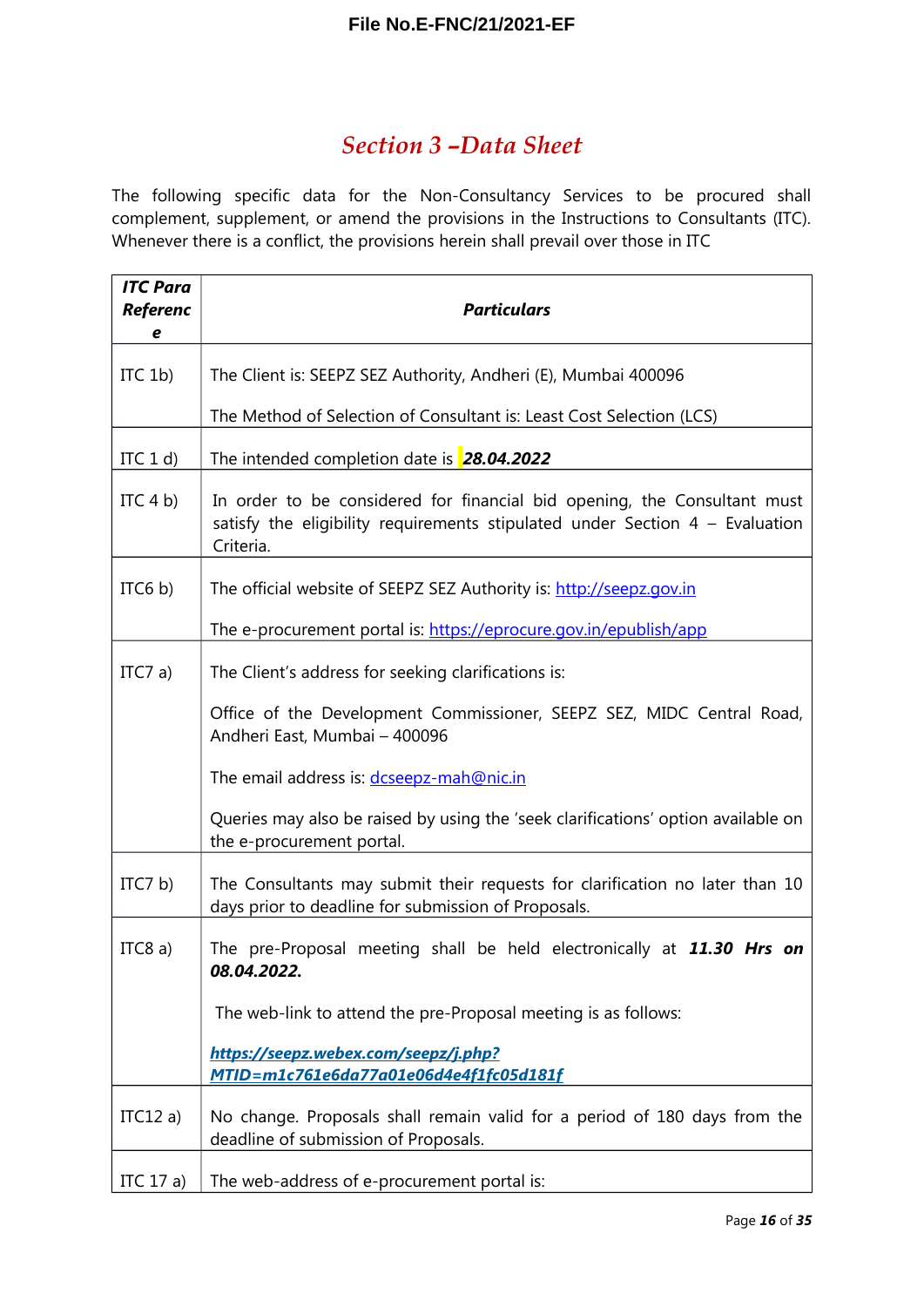|                                                                                                        | https://eprocure.gov.in/epublish/app                                                                                                                                                                                                          |  |
|--------------------------------------------------------------------------------------------------------|-----------------------------------------------------------------------------------------------------------------------------------------------------------------------------------------------------------------------------------------------|--|
|                                                                                                        | The address for submission of hard copies of technical proposal is:                                                                                                                                                                           |  |
| Office of the Development Commissioner, SEEPZ SEZ, MIDC Central Road,<br>Andheri East, Mumbai - 400096 |                                                                                                                                                                                                                                               |  |
|                                                                                                        | The deadline for submission of Proposals is 17.00 Hrs on 21.04.2022.                                                                                                                                                                          |  |
| ITC 17 a)                                                                                              | The Qualification Information shall be opened online at 17.30 Hrs<br>on 22.04.2022.                                                                                                                                                           |  |
| ITC $23 d$                                                                                             | The presentations shall be held online using Cisco Webex within a week after<br>opening of the Qualification Information. The specific dates, time and meeting<br>links shall be notified by the client on its websitei.e.http://seepz.gov.in |  |
| ITC $28a$ )                                                                                            | The expected date of award of contract is 28.04.2022.                                                                                                                                                                                         |  |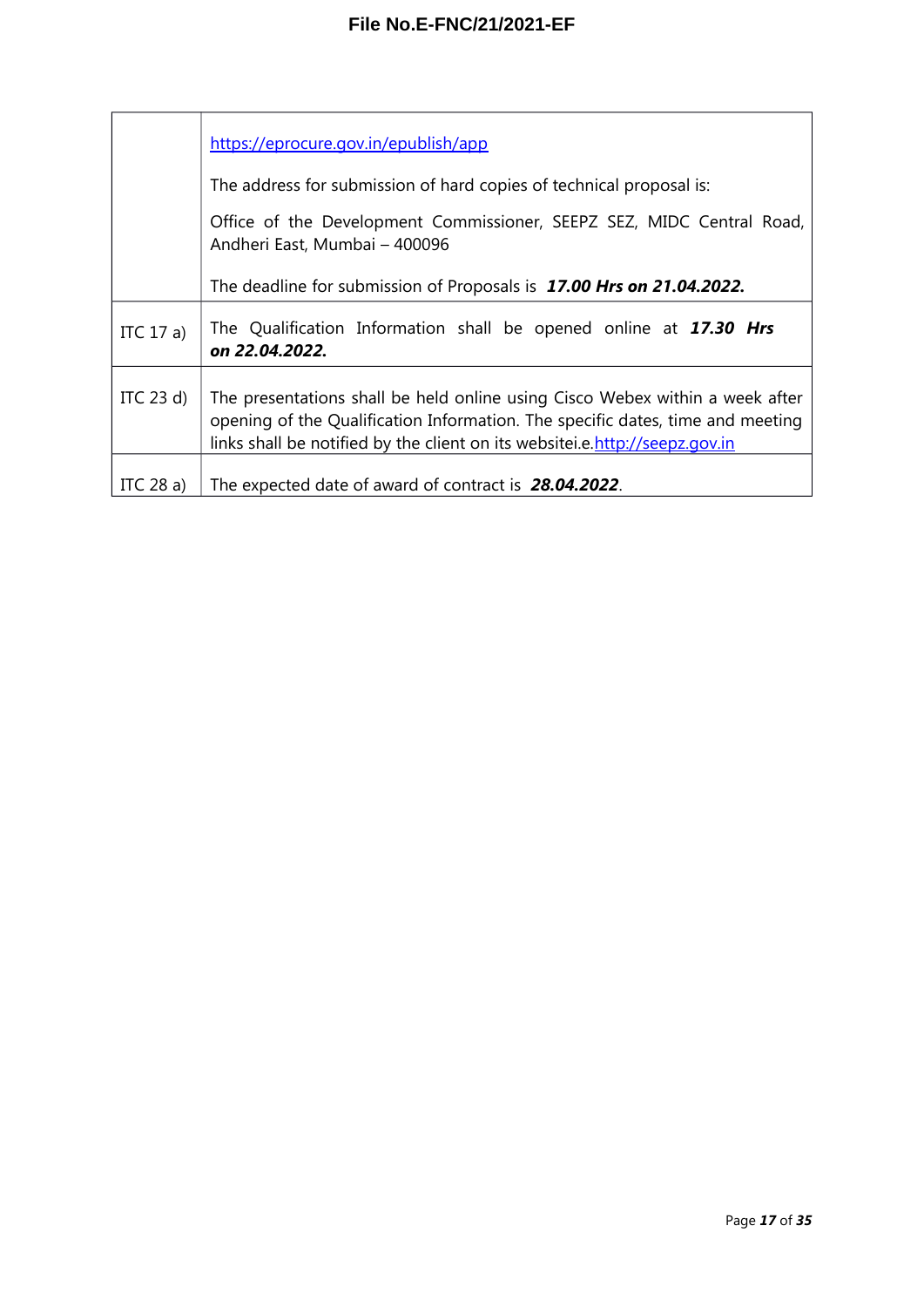### <span id="page-17-0"></span>Annexure I - Instructions for Online Proposal Submission

Consultants are required to submit soft copies of their Proposals electronically on the CPP Portal, using valid Digital Signature Certificates. The instructions given below are meant to assist the Consultants in registering on the CPP Portal, prepare their Proposals in accordance with the requirements and submitting their Proposals online on the CPP Portal.

#### *REGISTRATION*

- 1. Consultants are required to enroll on the e-Procurement module of the Central Public Procurement Portal (URL: [https://eprocure.gov.in/eprocure/app\)](https://eprocure.gov.in/eprocure/app) by clicking on the link "Online Consultant Enrollment" on the CPP Portal which is free of charge.
- 2. As part of the enrolment process, the Consultants will be required to choose a unique username and assign a password for their accounts.
- 3. Consultants are advised to register their valid email address and mobile numbers as part of the registration process. These would be used for any communication from the CPPP.
- 4. Upon enrolment, the Consultants will be required to register their valid Digital Signature Certificate (Class III Certificates with signing key usage) issued by any Certifying Authority recognized by CCA India (e.g.Sify / nCode / eMudhra etc.), with their profile.
- 5. Only one valid DSC should be registered by a consultant. Please note that the Consultants are responsible to ensure that they do not lend their DSC's to others which may lead to misuse.
- 6. Consultant then logs in to the site through the secured log-in by entering their user ID / password and the password of the DSC / e-Token.

#### *SEARCHING FOR TENDER DOCUMENTS*

- 1. There are various search options built in the CPP Portal, to facilitate Consultants to search active tenders by several parameters. These parameters could include Tender ID, Organization Name, Location, Date, Value, etc. There is also an option of advanced search for tenders, wherein the Consultants may combine a number of search parameters such as Organization Name, Form of Contract, Location, Date, Other keywords etc. to search for a tender published on the CPP Portal.
- 2. Once the Consultants have selected the tenders they are interested in, they may download the required documents / tender schedules. These tenders can be moved to the respective 'My Tenders' folder. This would enable the CPP Portal to intimate the Consultants through SMS / e-mail in case there is any corrigendum issued to the tender document.
- 3. The Consultant should make a note of the unique Tender ID assigned to each tender, in case they want to obtain any clarification / help from the Helpdesk.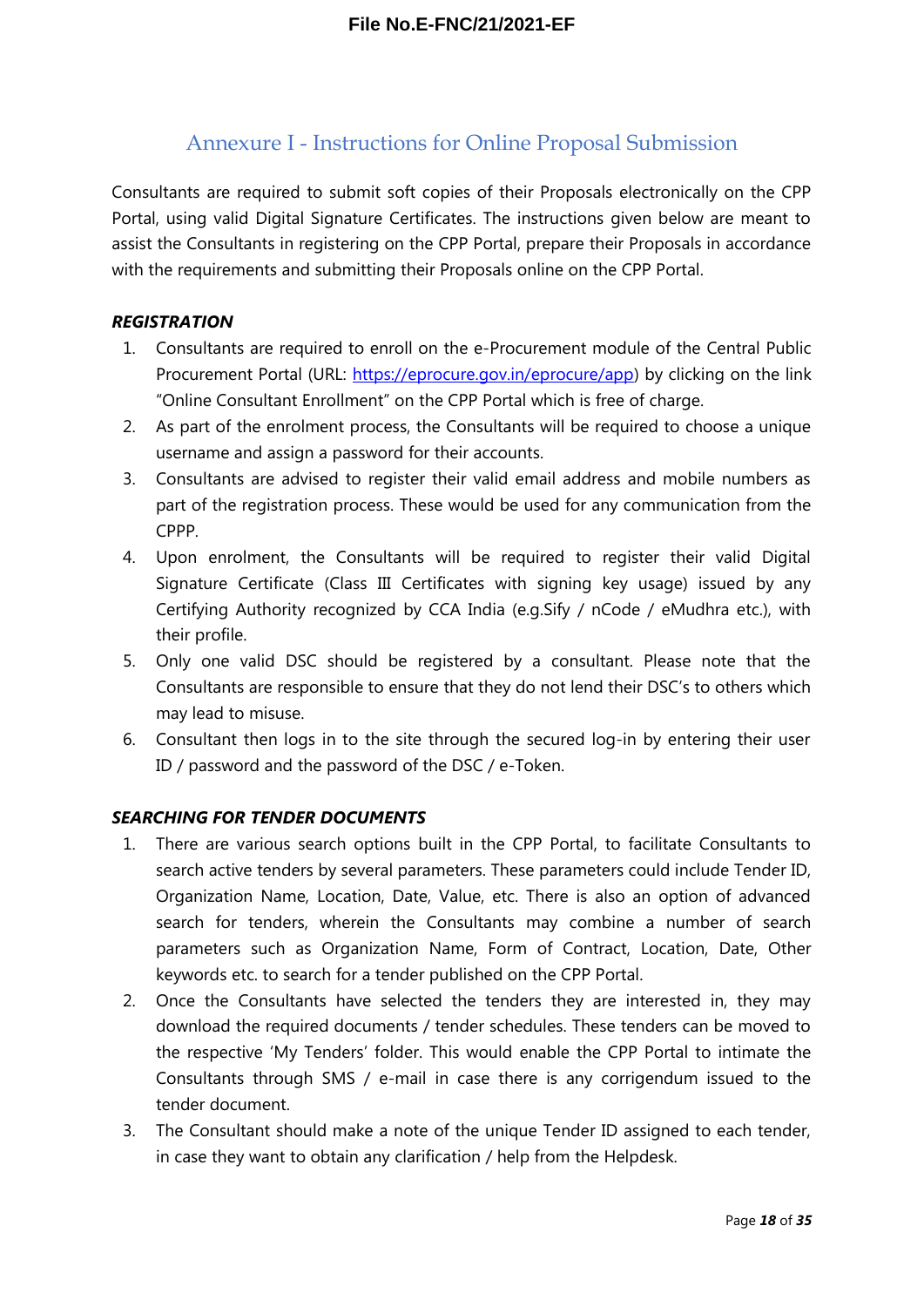#### *PREPARATION OF PROPOSALS*

- 1. Consultant should take into account any corrigendum published on the tender document before submitting their Proposals.
- 2. Please go through the tender advertisement and the tender document carefully to understand the documents required to be submitted as part of the Proposal. Please note the number of covers in which the Proposal documents have to be submitted, the number of documents - including the names and content of each of the document that need to be submitted. Any deviations from these may lead to rejection of the Proposal.
- 3. Consultant, in advance, should get ready the Proposal documents to be submitted as indicated in the tender document / schedule and generally, they can be in PDF / XLS / RAR / DWF/JPG formats. Proposal documents may be scanned with 100 dpi with black and white option which helps in reducing size of the scanned document.
- 4. To avoid the time and effort required in uploading the same set of standard documents which are required to be submitted as a part of every Proposal, a provision of uploading such standard documents (e.g. PAN card copy, annual reports, auditor certificates etc.) has been provided to the Consultants. Consultants can use "My Space" or ''Other Important Documents'' area available to them to upload such documents. These documents may be directly submitted from the "My Space" area while submitting a Proposal, and need not be uploaded again and again. This will lead to a reduction in the time required for Proposal submission process.

Note: My Documents space is only a repository given to the Consultants to ease the uploading process. If Consultant has uploaded his Documents in My Documents space, this does not automatically ensure these Documents being part of Technical Proposal.

#### *SUBMISSION OF PROPOSALS*

- 1. Consultant should log into the site well in advance for Proposal submission so that they can upload the Proposal in time i.e. on or before the Proposal submission time. Consultant will be responsible for any delay due to other issues.
- 2. The Consultant has to digitally sign and upload the required Proposal documents one by one as indicated in the tender document.
- 3. Consultant has to select the payment option as "offline" to pay the tender fee / EMD as applicable and enter details of the instrument.
- 4. Consultant should prepare the EMD as per the instructions specified in the tender document. The original should be posted/couriered/given in person to the concerned official, latest by the last date of Proposal submission or as specified in the tender documents. The details of the DD/any other accepted instrument, physically sent, should tally with the details available in the scanned copy and the data entered during Proposal submission time, otherwise the uploaded Proposal will be rejected.
- 5. Consultants are requested to note that they should necessarily submit their financial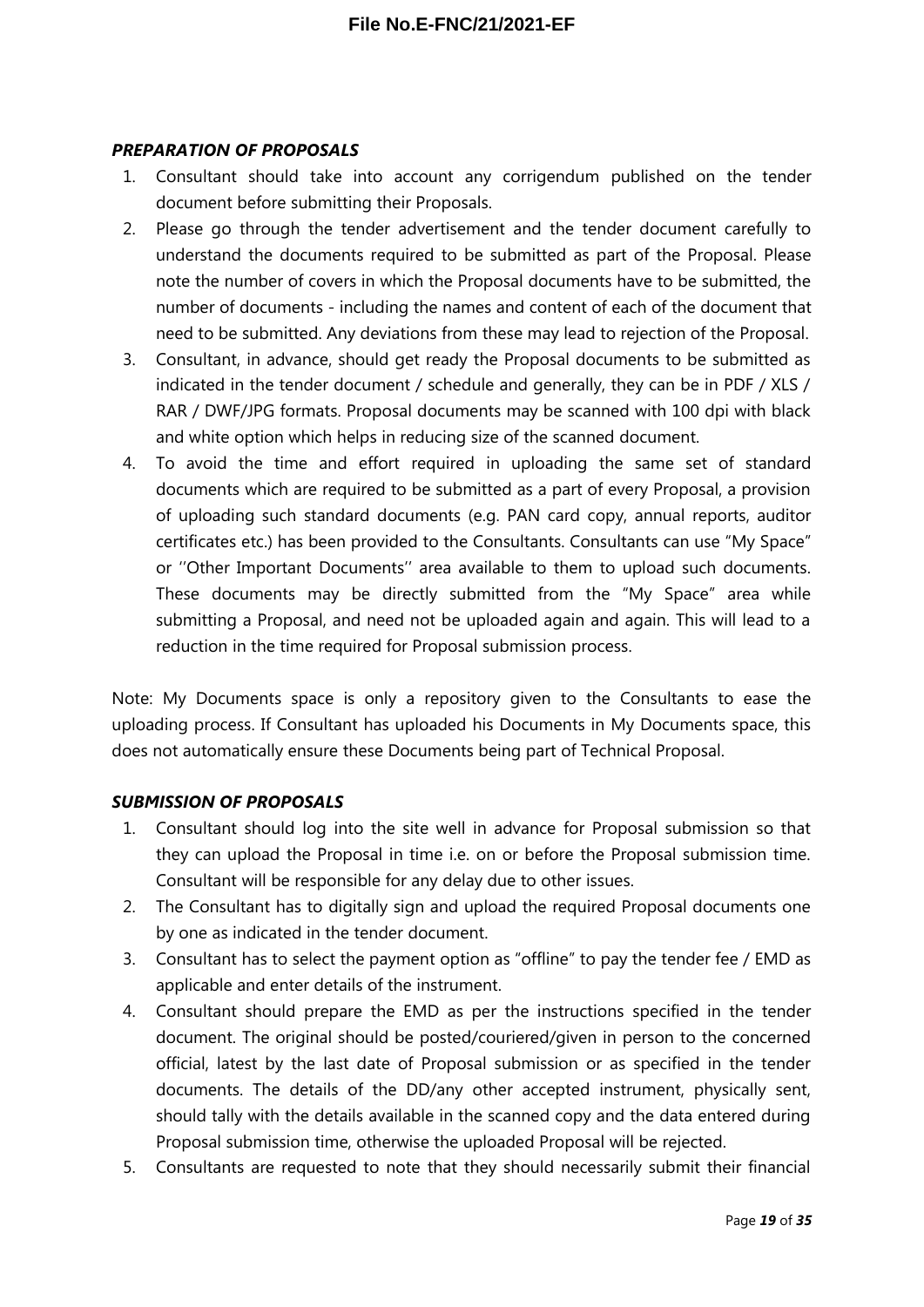Proposals in the format provided and no other format is acceptable. If the price Proposalhas been given as a standard BoQ format with the tender document, then the same is to be downloaded and to be filled by all the Consultants. Consultants are required to download the BoQ file, open it and complete the white coloured (unprotected) cells with their respective financial quotes and other details (such as name of the Consultant). No other cells should be changed. Once the details have been completed, the Consultant should save it and submit it online, without changing the filename. If the BoQ file is found to be modified by the Consultant, the Proposal will be rejected.

- 6. The server time (which is displayed on the Consultants' dashboard) will be considered as the standard time for referencing the deadlines for submission of the Proposals by the Consultants, opening of Proposals etc. The Consultants should follow this time during Proposal submission.
- 7. All the documents being submitted by the Consultants would be encrypted using PKI encryption techniques to ensure the secrecy of the data. The data entered cannot be viewed by unauthorized persons until the time of Proposal opening. The confidentiality of the Proposals is maintained using the secured Socket Layer 128 bit encryption technology. Data storage encryption of sensitive fields is done. Any Proposal document that is uploaded to the server is subjected to symmetric encryption using a system generated symmetric key. Further this key is subjected to asymmetric encryption using buyers/Proposal opener's public keys. Overall, the uploaded tender documents become readable only after the tender opening by the authorized Proposal openers.
- 8. The uploaded tender documents become readable only after the tender opening by the authorized Proposal openers.
- 9. Upon the successful and timely submission of Proposals (i.e. after Clicking "Freeze Proposal Submission" in the portal), the portal will give a successful Proposal submission message & a Proposal summary will be displayed with the Proposal no. and the date & time of submission of the Proposal with all other relevant details.
- 10. The Proposal summary has to be printed and kept as an acknowledgement of the submission of the Proposal. This acknowledgement may be used as an entry pass for any Proposal opening meetings.

#### *ASSISTANCE TO CONSULTANTS*

- 1. Any queries relating to the tender document and the terms and conditions contained therein should be addressed to the Tender Inviting Authority for a tender or the relevant contact person indicated in the tender.
- 2. Any queries relating to the process of online Proposal submission or queries relating to CPP Portal in general may be directed to the 24x7 CPP Portal Helpdesk.

Consultants may avail the free training on the use of e-procurement system as per the schedule published at the following link: [https://eprocure.gov.in/cppp/trainingdisp.](https://eprocure.gov.in/cppp/trainingdisp) In case of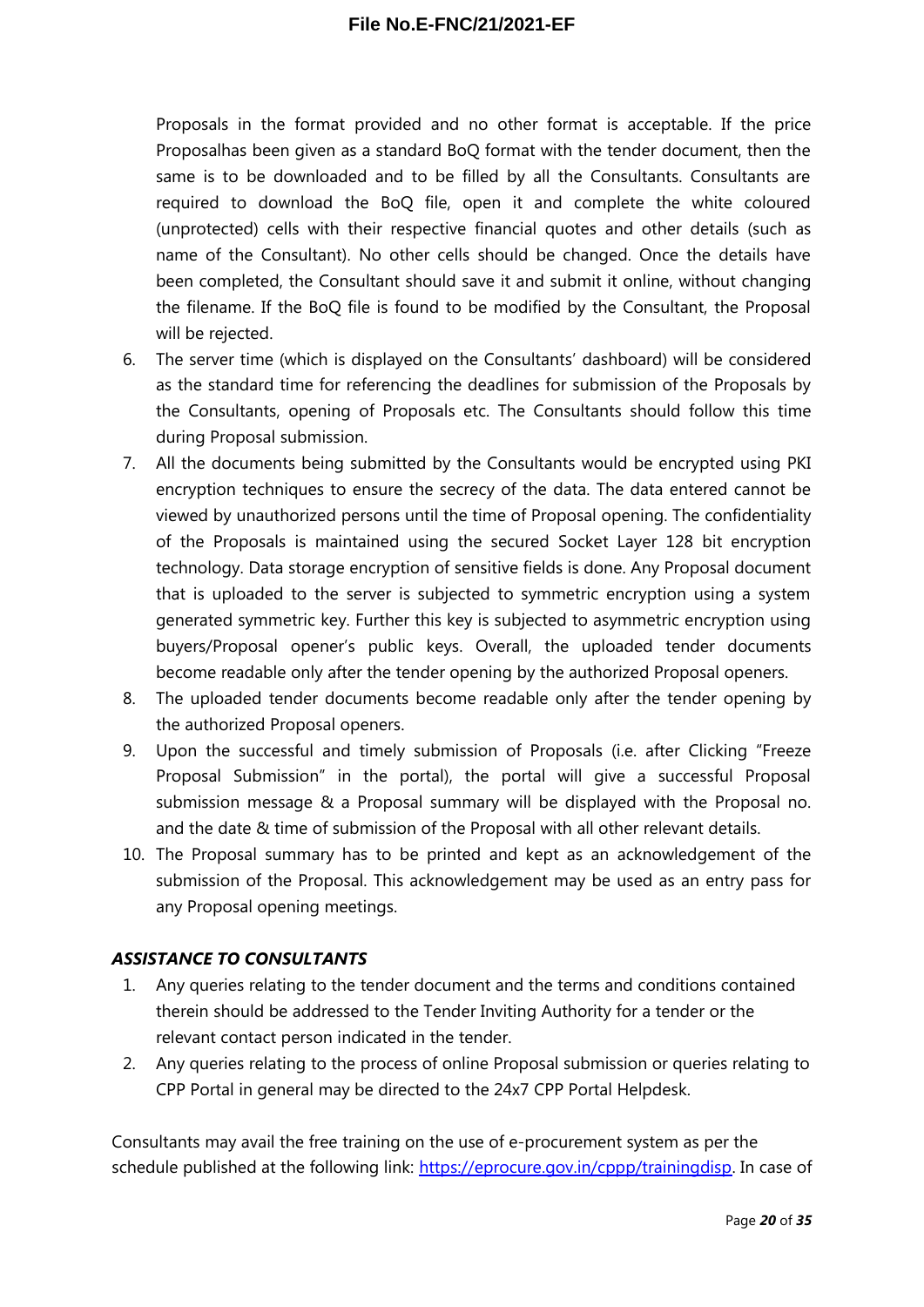any further queries, please contact Shri Vikram Satre at +91-82865-87409 during office hours i.e. between 10 AM till 6 PM on weekdays.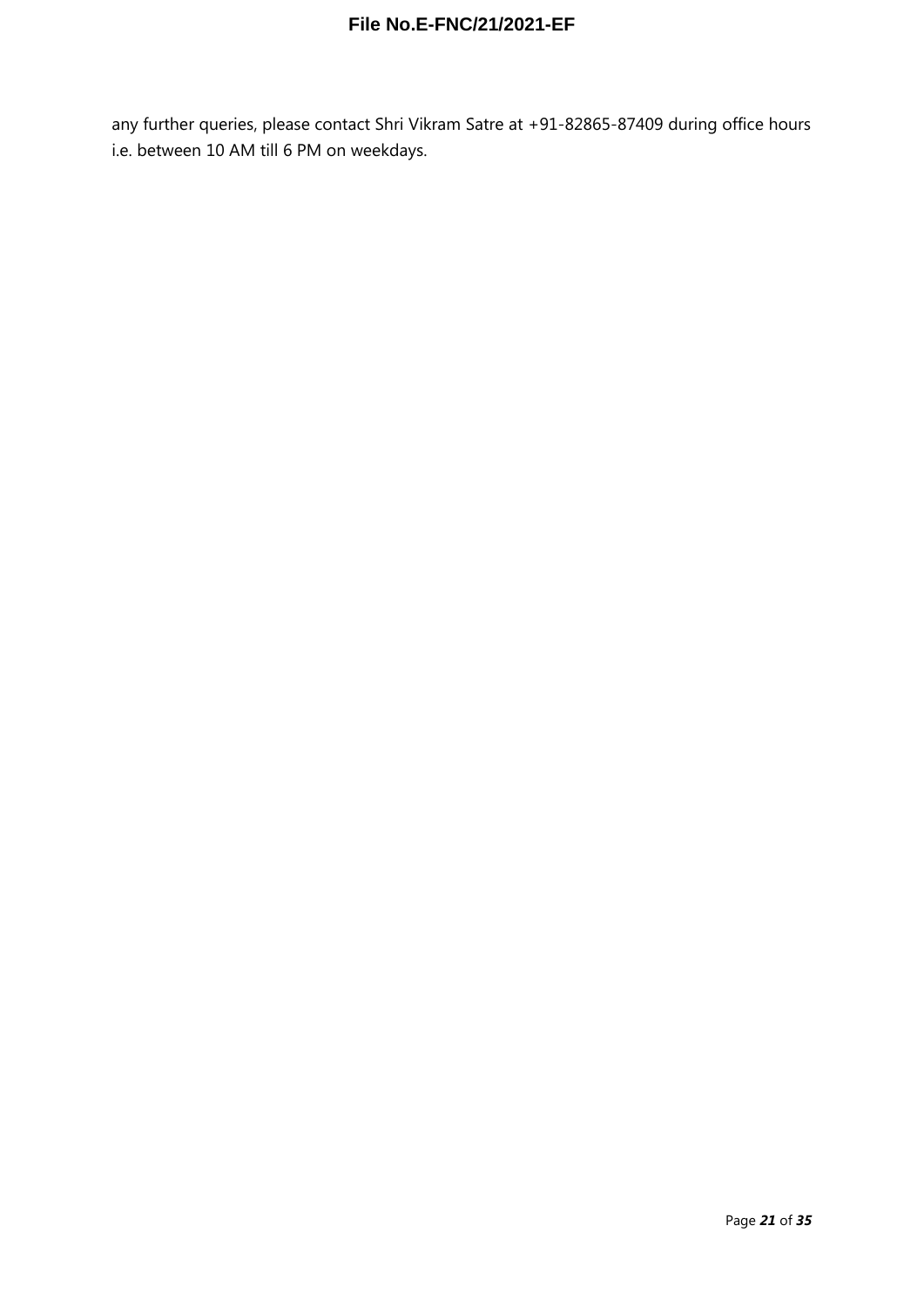### <span id="page-21-1"></span>*Section 4 – Evaluation Criteria*

This Section contains all the criteria that the SEEPZ SEZ Authority shall use to evaluate Proposals and qualify the Consultants in accordance with ITC25.No other factors, methods or criteria shall be used for the purpose of evaluation.

#### <span id="page-21-0"></span>Assessment of Eligibility

The consultant's eligibility shall be assessed based on the criteria stipulated below. Consultants are required to submit their eligibility details as part of their 'Qualification Information' document.Only those consultants who are found to be eligible as per the stipulated criteria shall be considered for evaluation of technical proposals.

| $\mathsf S$    | <b>Eligibility Criteria</b>                           | <b>Supporting Documents</b>                 |
|----------------|-------------------------------------------------------|---------------------------------------------|
| N              |                                                       |                                             |
| $\mathbf{1}$   | Must be a Public Sector Undertaking set               | Copy of the incorporation / registration    |
|                | up by the Central or State Government                 | certificate along with official gazette     |
|                | to carry out civil or electrical works or             | clearly indicating the nature and mandate   |
|                | other Central/ State Government                       | of thePSU.                                  |
|                | organisation /PSU which may be notified               |                                             |
|                | by the Ministry of Urban Development                  |                                             |
|                | (MoUD).                                               |                                             |
| $\overline{2}$ | Must possess a valid GSTN and PAN                     | Copies of GSTN, PAN                         |
| $\overline{3}$ | Must have an average annual turnover of               | Audited financial statements for the past   |
|                | at least Rs. 5 Crore during the past 3                | 3 financial years. Provisional statement    |
|                | financial years (FY18-19, 19-20, 20-21).              | shall be accepted in lieu of audited FS     |
|                |                                                       | only for FY2020-21.                         |
| $\overline{4}$ | Must have a positive net worth as on 31 <sup>st</sup> | Balance Sheet / CA Certificate clearly      |
|                | <b>March 2021</b>                                     | indicating the net worth.                   |
| 5              | Must have completedat least 2 similar                 | Summary of relevant experiences.            |
|                | assignments as a PMC for government /                 | Completion certificates issued by the       |
|                | public sector clients and the scope of                | clients clearly mentioning the name of the  |
|                | work must include review of statutory                 | assignment, scope of work, area of the      |
|                | compliances.                                          | campus, value of the contract, etc. In case |
|                | Each assignment shall be of at least Rs.              | the scope of work is not elaborated / area  |
|                | 50 lakh contract value.                               | of the campus is not mentioned in the       |
|                |                                                       | completion certificate, corresponding       |
|                |                                                       | contract agreement may be submitted.        |
| 6              | Must have qualified and experienced                   | CVs of the proposed key experts clearly     |
|                | resources onboard as stipulated under                 | reflecting their qualifications and         |
|                | the Key Experts requirement in the ToR.               | experience in response to the               |
|                |                                                       | requirements stipulated in the ToR.         |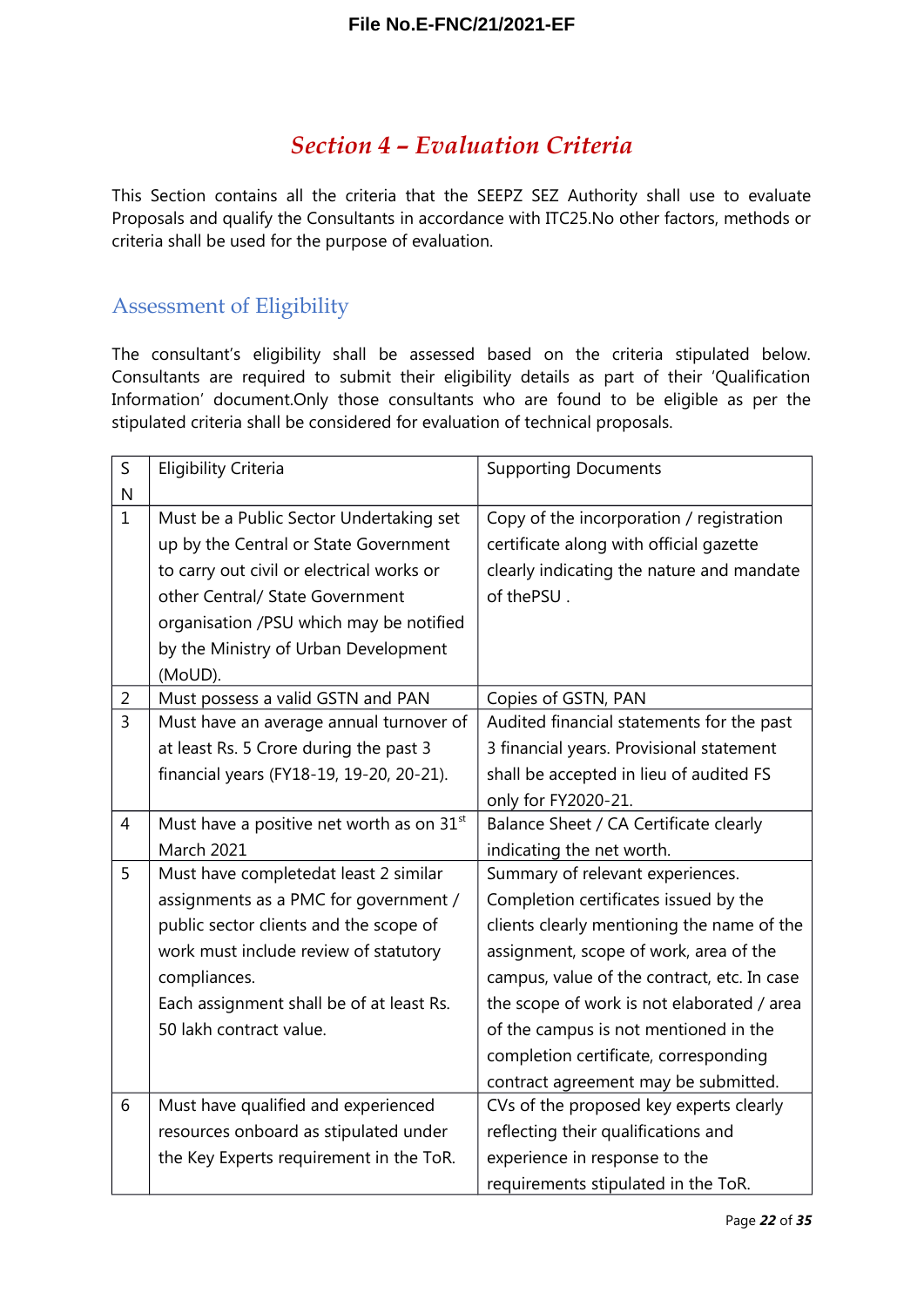| Must not be presently debarred /          | Self-declaration of not having been     |
|-------------------------------------------|-----------------------------------------|
| blacklisted by any procuring entity under | debarred / blacklisted by any of the    |
| the central government including PSUs     | entities mentioned in this criterion at |
| and autonomous entities or bystate        | present.                                |
| governments or by multilateral agencies   |                                         |
| such as The World Bank, Asian             |                                         |
| Development Bank, etc.                    |                                         |

### <span id="page-22-0"></span>Evaluation Process

The evaluation committee shall identify the least priced proposal after assessing the financial proposals for their completeness, conformity to the bidding terms and correction of arithmetic errors, if any. The Consultant offering least priced proposals shall be recommended for award of contract subject to its fulfilment of the qualification criteria and other terms specified in the instructions to bidders.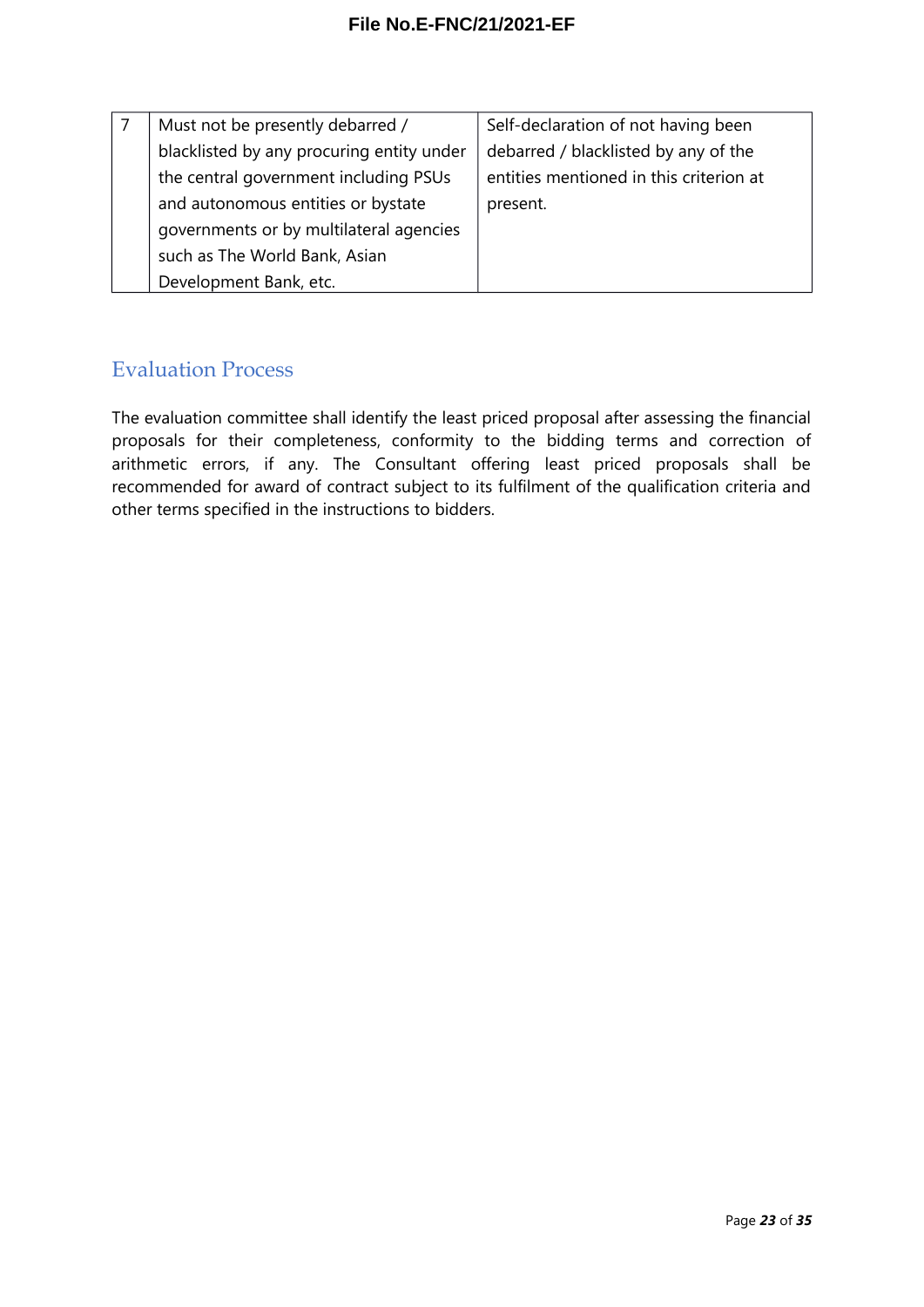### <span id="page-23-0"></span>*Section 5 – Terms of Reference*

#### *Background*

The Gem and Jewellery sector comprises mostly of small and medium enterprises which cannot afford the latest machinery & technology and also cannot cope up with the frequent changes in technology individually, leading to low competitiveness and low efficiencies of the local Industry.However, India accounts for 14 out of 15 diamonds set in jewellery worldwide and ranks 4th in global gold jewellery exports. To maintain competitiveness, the latest in 3-Ts (Technology, Techniques and Training) from around the world have to be made available at a single centre, namely Mega Common Facilitation Centre.

The Mega CFC will aim at providing assistance to the industry members in and around Mumbai to ensure quality, standards, cost and efficiency. Focus shall be on Jewellery, that is, Diamond Studded Jewellery and Gold Jewellery. The proposed Project will be developed on a cluster-based model to promote growth in the sector.

In this backdrop,a consultant has been engaged to assist in planning and implementation of the Mega CFC project. Now, the SEEPZ SEZ Authority seeks to engage a Project Management Consultant (PMC) for overseeing statutory compliances related to the Mega-CFC project. The PMC shall be a public sector entity as per provisions of GFR 133(3).

#### *Objectives and Scope of Work*

The core objective of engaging a consulting firm for this assignment is to closely monitor compliance to relevant statutory provisions such as the General Financial Rules (GFR), Manuals for procurement of goods, works and services, environment protection act, etc. These statutory compliances need to be monitored in light of the following activities to be carried out by the project consultant and SEEPZ SEZ:

- Drawings and specifications for construction of the Mega-CFC building
- Engagement of architects and other consultants
- Machinery procurement, R& D & Tool room setup
- Procurement of MEP services including:
	- *o* Plumbing and Sanitation
	- *o* Fire Alarm and Fire Fighting works
	- *o* Sewage treatment system / Effluent Treatment system
	- *o* Water Treatment System
	- *o* Gas and Other Utilities,
	- *o* Electrical distribution System (HT & LT Panelling) DG set etc.
	- *o* Utility Lines from the nearest source till the site in terms of Transformer, VCB, ACB, OCB etc.
	- *o* Ventilation –HVAC, Compressed Air Lines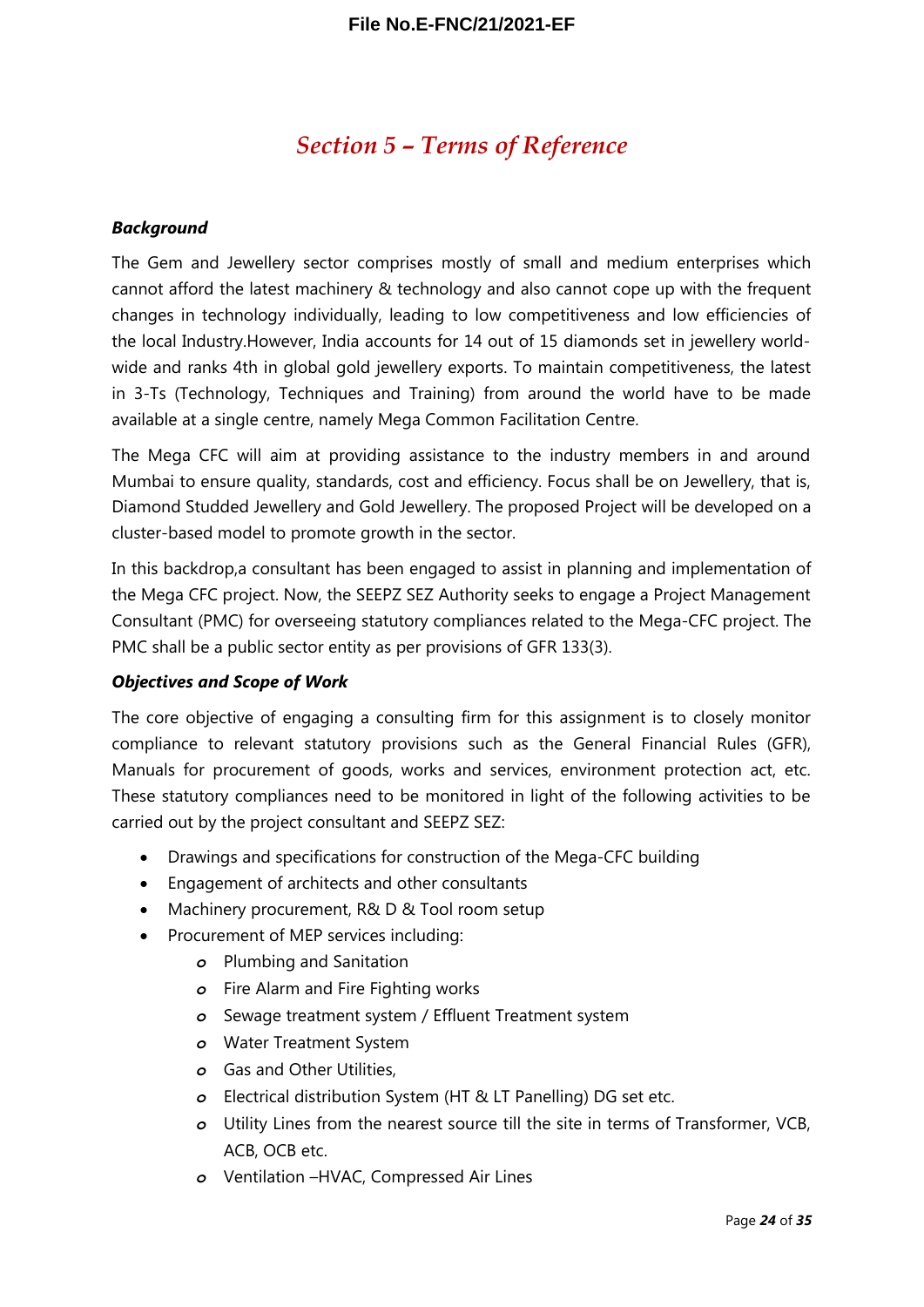- *o* Solar equipment
- Packaging of tenders in different lots
- Preparation of bidding documents and contracts
- Preparation and finalization of the Vendor/Bidder Directory
- Finalization of the pre-qualification criteria for selection of contractors
- Evaluation of bids and recommendation for award
- Contract negotiations
- Environment, Health and Safety assessment
- Construction activities
- Payments to the contractors and maintenance of relevant documentation

#### *Requirement of Key Experts*

| SN | Key Expert          | <b>Essential Qualifications</b>                                 |  |
|----|---------------------|-----------------------------------------------------------------|--|
|    | Team Leader         | B.E / B.Tech with a Post graduate degree in management.         |  |
|    |                     | At least 15 years of experience in leading similar projects for |  |
|    |                     | government clients.                                             |  |
|    |                     | Post Graduate Degree in Urban Planning / Urban Infrastructure & |  |
|    |                     | Engineering shall also be considered in lieu of a post-graduate |  |
|    |                     | degree in management / PGDM.                                    |  |
| 2  | <b>Public Works</b> | B.E / B.Tech                                                    |  |
|    | Expert              | Must have worked as an engineer in a government works           |  |
|    |                     | department for a period of at least 10 years.                   |  |
|    |                     | Must have a hands-on experience of undertaking works            |  |
|    |                     | procurements including empanelment of contractors.              |  |
| 3  | Environment         | Post graduate degree in law or environmental sciences           |  |
|    | Specialist          | Must have at least 10 years of experience in analysing and      |  |
|    |                     | monitoring environmental impact and must be adept with the      |  |
|    |                     | statutory provisions pertaining to the same.                    |  |

Please note that the list of key experts is the minimum requirement from the client side. The Consultant may hire additional resources based on their own judgement of the scope of work. All key experts must be available at the client's location for at least 50% of the project timeframe.

#### *Support Provided by Client*

- The client shall provide office space to the consultant's team. Laptops and peripherals are to be provided to its team by the consultant.
- The client shall provide access to relevant documentation, reports, budget documents, etc. to enable consultant's team to prepare a comprehensive vision document.
- The client shall grant necessary access permissions to the consultant's team to visit SEEPZ SEZ Authority office and other parts of the premises for carrying out field visits.
- The client shall make available its conference hall facility which is equipped with Cisco WebEx hardware to carry out offline and online consultations with stakeholders.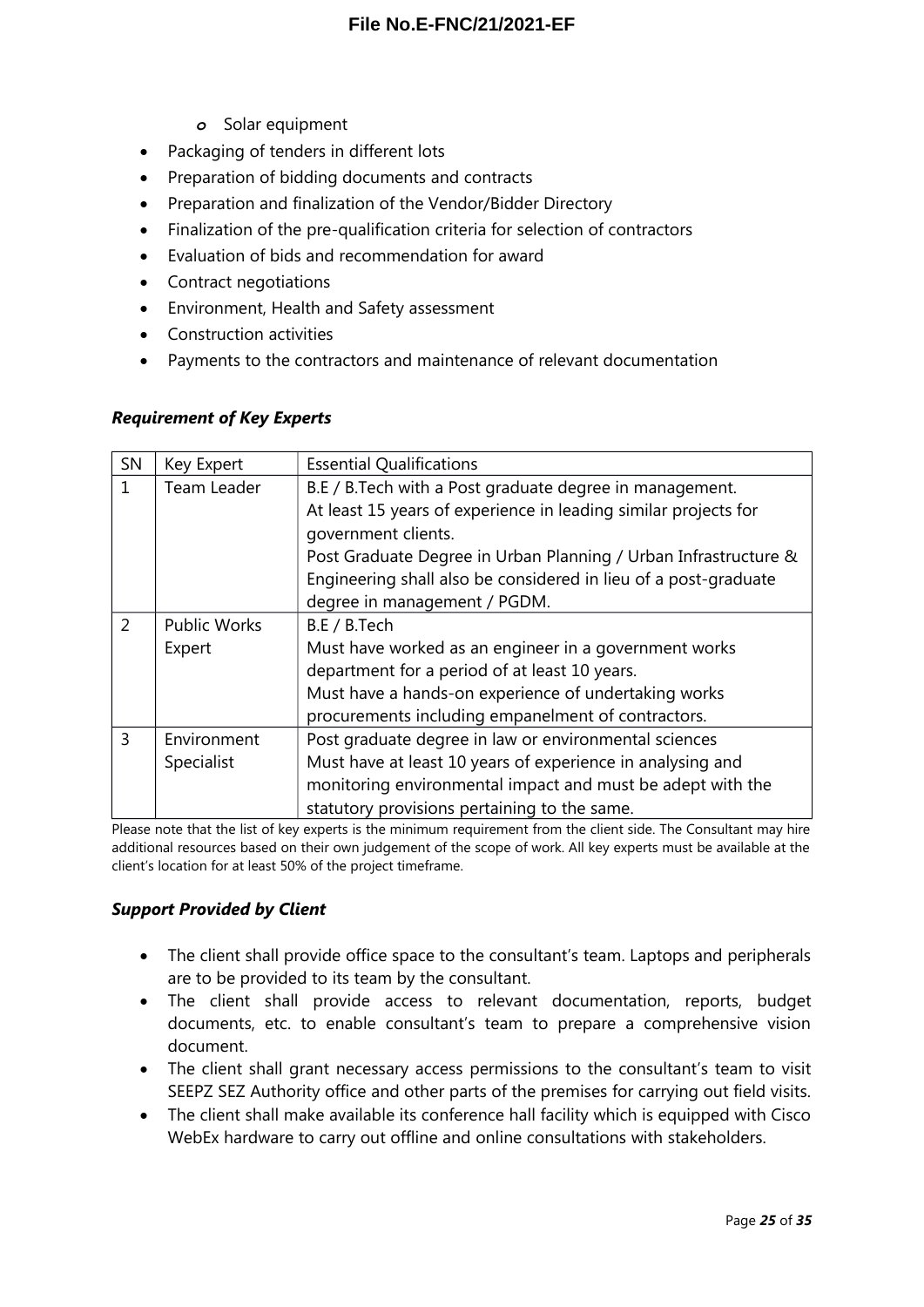# <span id="page-25-0"></span>*Section 6 – Bidding Forms*

| <b>SN</b> | <b>Name of the Form</b>                    | Page No.                            |
|-----------|--------------------------------------------|-------------------------------------|
|           |                                            |                                     |
|           | Letter of Proposal                         | 25                                  |
| 2         | Checklist of documents comprising Proposal | 27                                  |
| 3         | Consultant's Past Experience Details       | 28                                  |
| 4         | CVs of Proposed Key Experts                | 29                                  |
| 9         | <b>Financial Proposal Format</b>           | Uploaded Separately as a .xlsx file |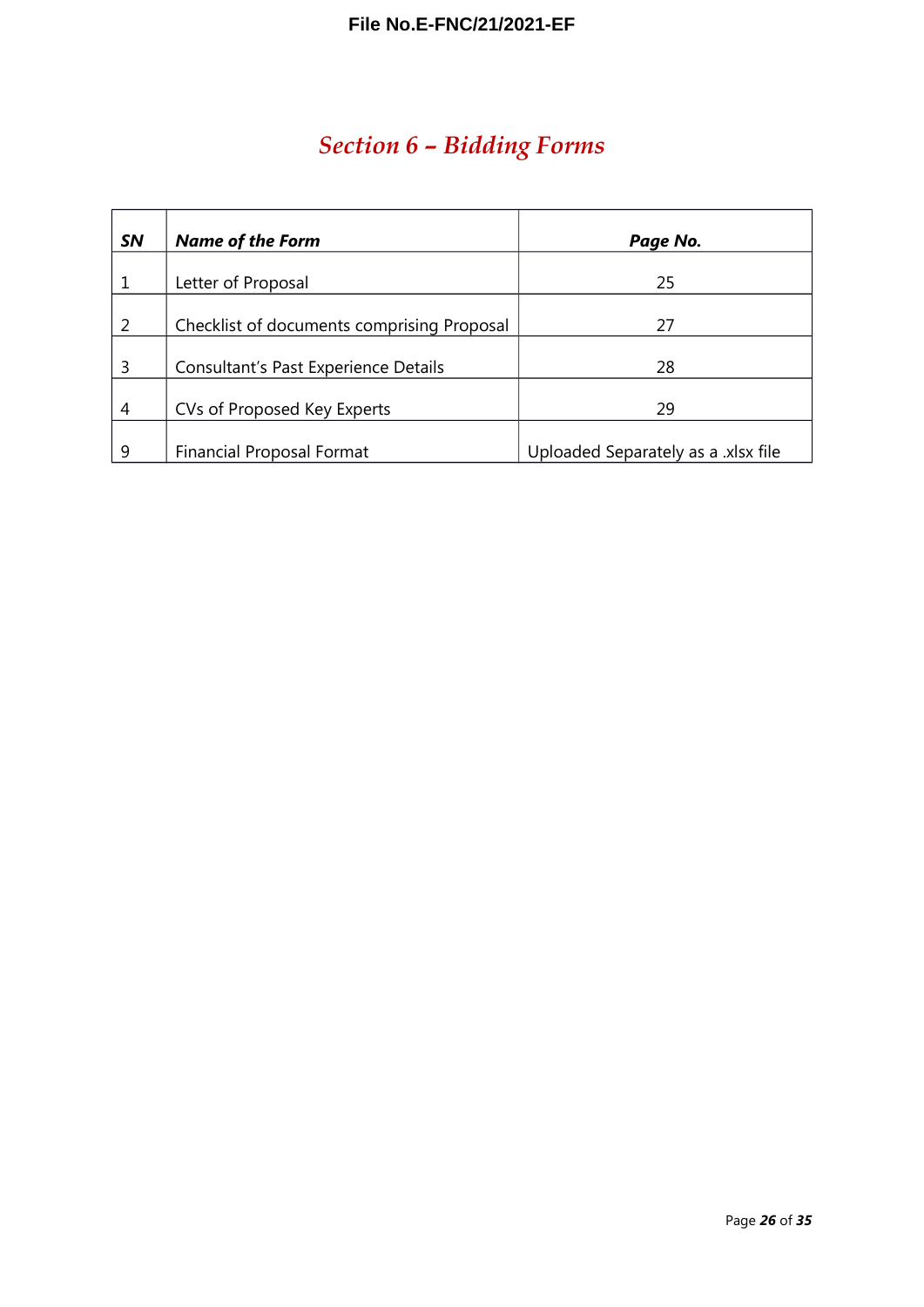### <span id="page-26-0"></span>1. Letter of Proposal

The Consultant must prepare the Letter of Proposal on its letterhead clearly showing the Consultant's complete name and address.

*Note: All italicized text is for use in preparing these forms and shall be deleted from the final products.*

Date:

Proposal Ref. No.:

To, The Development Commissioner SEEPZ, SEZ Authority Andheri (East), Mumbai-400 096

- 1. We have examined and have no reservations to the Request for Proposals, including Addenda issued in accordance with Instructions to Consultants;
- 2. We meet the eligibility requirements in accordance with ITC 4 and have no Conflict of Interest in accordance with GFR 175;
- 3. We offer to provide, in conformity with the Request for Proposals, the following Consultancy Services: PMC for Monitoring Statutory Compliances Related to the Mega-CFC Project.
- 4. Our final price offer is as submitted in our financial Proposal.
- 5. Our Proposal shall remain valid for 180 days from the last date of submission of the Proposal and it shall remain binding upon us and may be accepted at any time before the expiration of that period;
- 6. We are not participating, as a consultant or as a sub-consultant, in more than one proposal in this bidding process;
- 7. We, along with any of our sub-consultants, key experts or joint venture partners for any part of the contract, are not debarred by any Client under the State Government, the Central Government or any State Government or any Public Undertaking, Autonomous body, Authority by whatever name called under them;
- 8. We hereby certify that we have taken steps to ensure that no person acting for us or on our behalf will engage in any activities which is in contravention of the Code of Integrity proscribed in GFR 175;
- 9. We hereby certify that we neither are associated nor have been associated directly or indirectly with the consultant or any other individual or entity that has prepared the design, specifications and other documents for the subject matter of procurement or is being proposed as Project Manager for the contract from the SEEPZ SEZ Authority;
- 10. We hereby certify that we have fulfilled our obligations to pay all such taxes as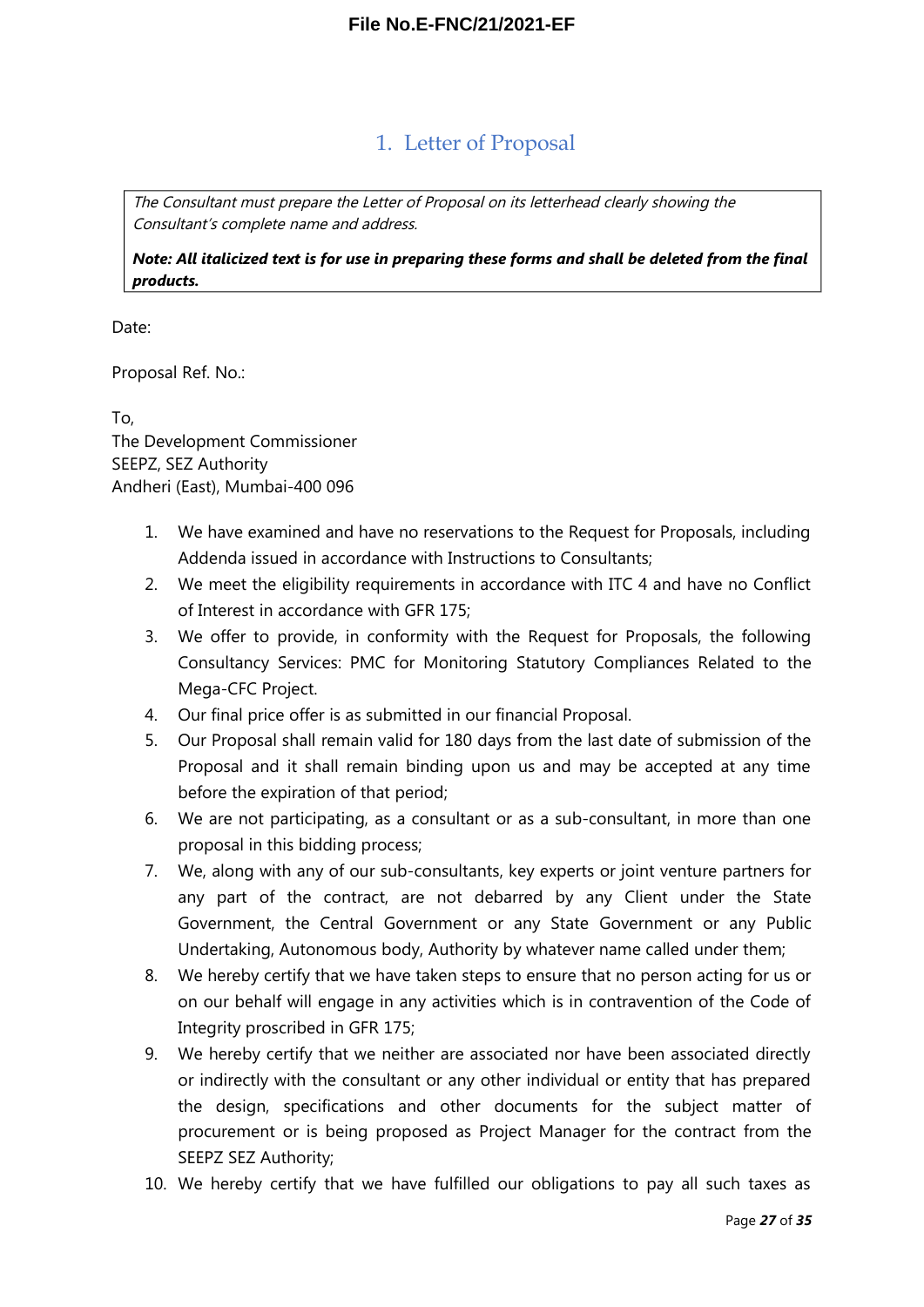payable to the Central Government or the State Government or any local authority;

- 11. We hereby certify that we are not insolvent, in receivership, bankrupt or being wound up, not have its affairs administered by a court or a judicial officer, not have its business activities suspended and must not be the subject of legal proceedings for any of the foregoing reasons;
- 12. We hereby certify that our directors and officers have not been convicted of any criminal offence related to their professional conduct or the making of false statements or misrepresentations as to their qualifications to enter into a procurement contract within a period of three years preceding the commencement of the procurement process, or not have been otherwise disqualified pursuant to debarment proceedings;
- 13. We understand that this Proposal, together with your written acceptance thereof included in your notification of award, shall constitute a binding contract between us, until a formal contract is prepared and executed; and
- 14. We understand that SEEPZ SEZ Authority is not bound to accept the highest evaluated Proposal or any other Proposal that SEEPZ SEZ Authority may receive and that the decision of the SEEPZ, SEZ authority shall be final & binding.

Name of the Consultant: Name of Consultant's Authorized Signatory: Designation of the person signing the Proposal:

> Signature of the person named above Date signed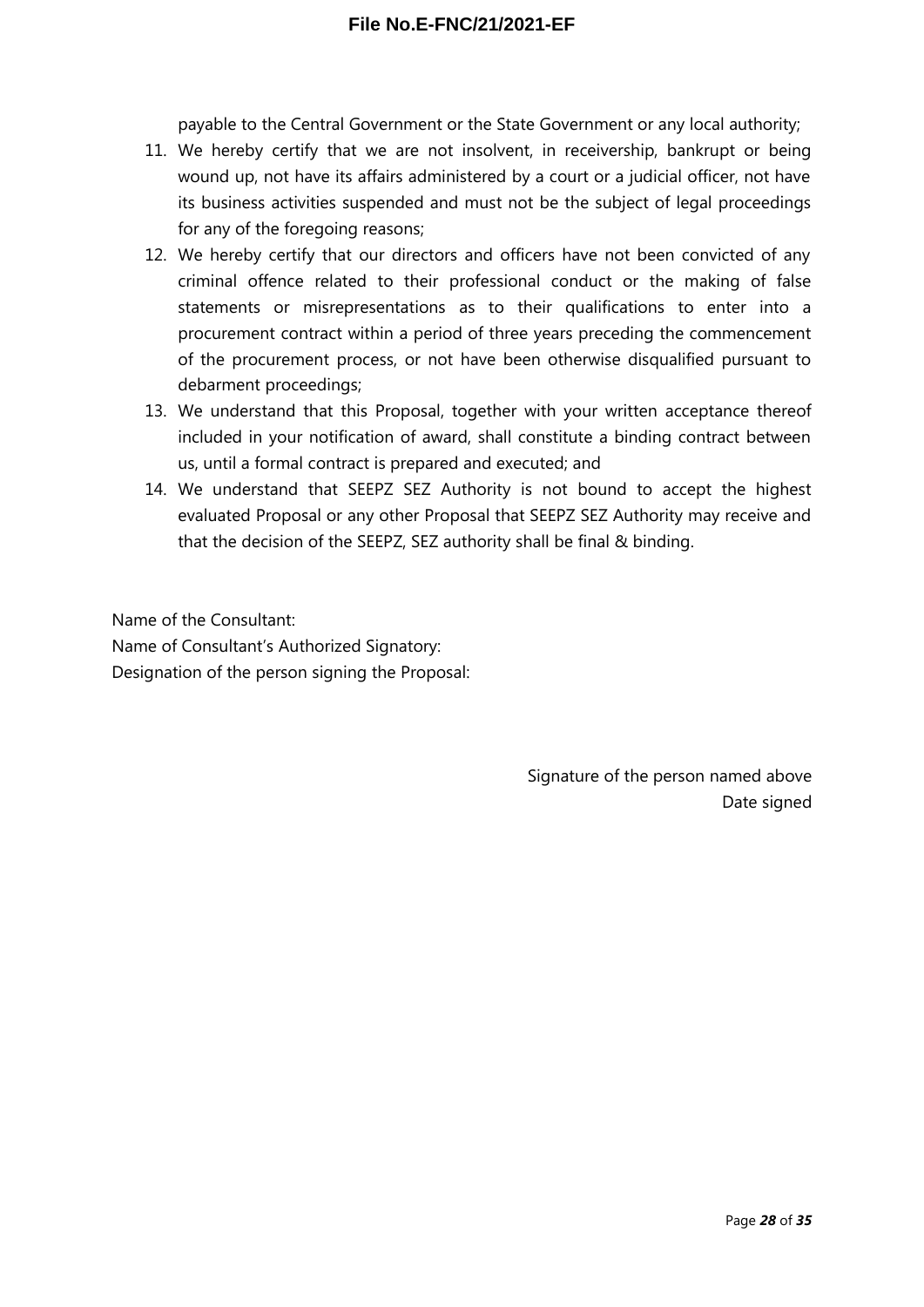# <span id="page-28-0"></span>2. Checklist of documents comprising Proposal

| SN | Document                                                    | Included (Y/N) | Page No.  |
|----|-------------------------------------------------------------|----------------|-----------|
|    |                                                             |                |           |
| 1  | <b>Eligibility Documents</b>                                |                | <b>NA</b> |
| 2  | Letter of Proposal                                          |                |           |
| 3  | Consultant's Past Experience Details                        |                |           |
| 4  | CVs of Proposed Key Experts                                 |                |           |
| 5  | Financial Proposal (to be uploaded in a separate<br>folder) |                | <b>NA</b> |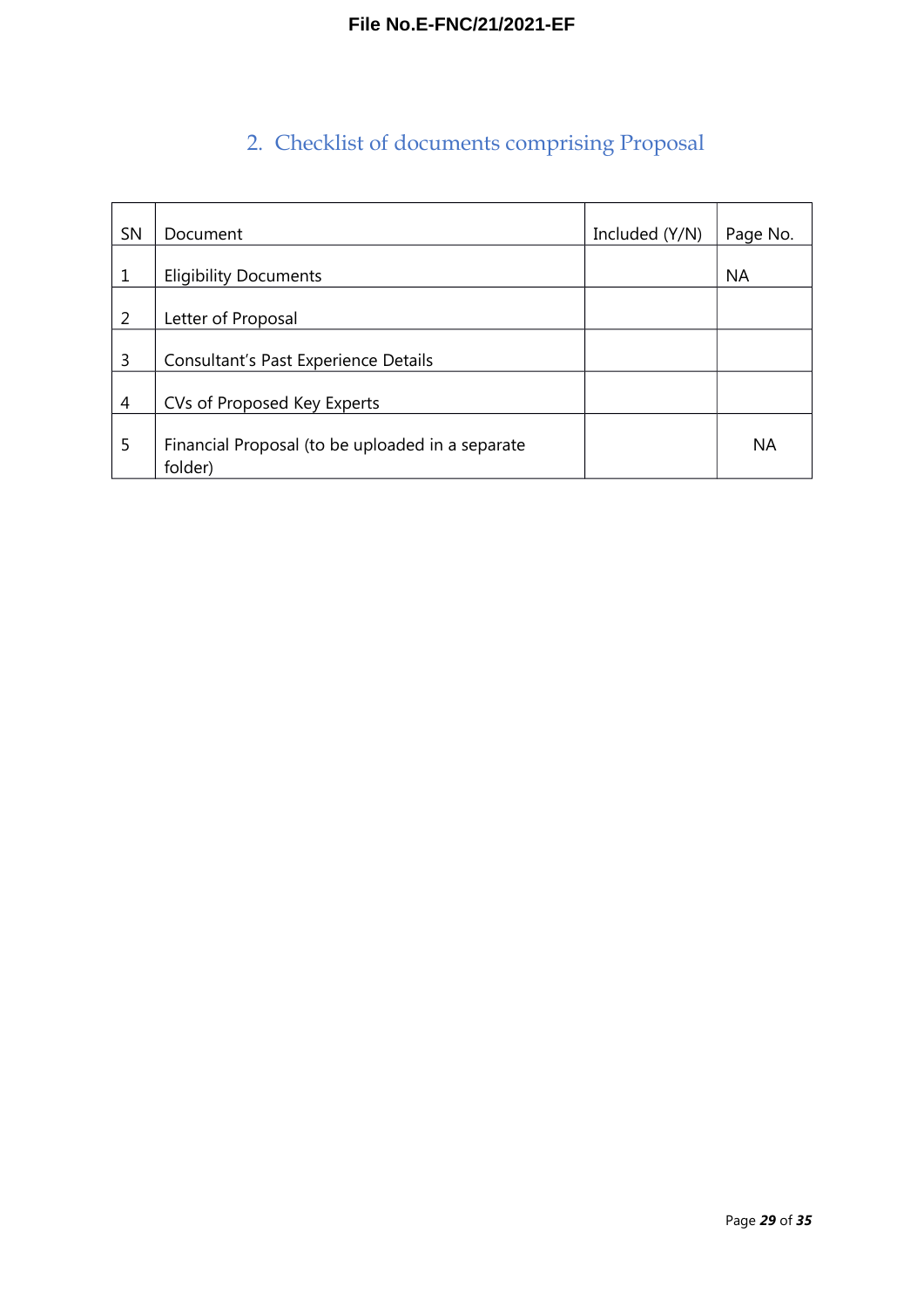### <span id="page-29-0"></span>3. Consultant's Past Experience Details

[Using the format below, provide information on each assignment for which your firm, and each associate for this assignment, was legally contracted as a corporate entity or as one of the major companies within an association, for carrying out consulting services similar to the ones requested under this assignment. Up to 20 pages.]

| Assignment name:                                                             | Approx. value of the contract (in INR)                                                                                                                                           |
|------------------------------------------------------------------------------|----------------------------------------------------------------------------------------------------------------------------------------------------------------------------------|
| Country:<br>Location within country:                                         | Duration of assignment (months):                                                                                                                                                 |
| Name of Client:                                                              | Total $N^{\circ}$ of staff-months of the assignment:                                                                                                                             |
| Address:                                                                     | Approx. value of the services provided by<br>your firm under the contract (in INR):                                                                                              |
| Start date (month/year):<br>Completion date (month/year):                    | $N°$ of professional staff-months provided by<br>associated Consultants:                                                                                                         |
| Name of associated Consultants, if any:                                      | Name of senior professional staff of your firm<br>involved and functions performed (indicate<br>most significant profiles such as Project<br>Director/Coordinator, Team Leader): |
| Narrative description of Project:                                            |                                                                                                                                                                                  |
| Description of actual services provided by your staff within the assignment: |                                                                                                                                                                                  |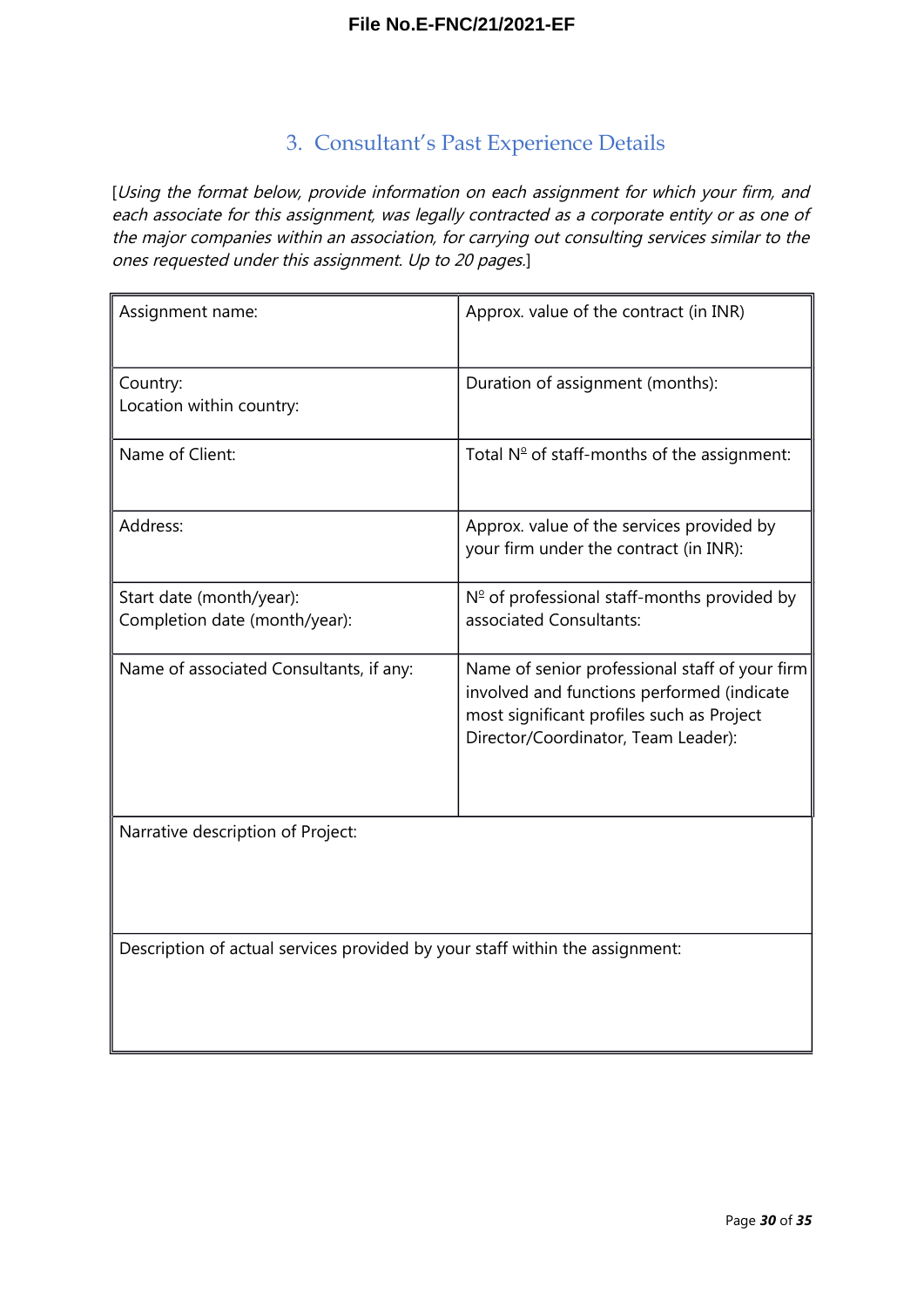### <span id="page-30-0"></span>4. CVs of Proposed Key Experts

|  | 1. Proposed Position [only one candidate shall be nominated for each position]: ___________________<br>2. Name of Firm[Insert name of firm proposing the staff]: _______________________                                                                             |  |  |  |  |  |  |
|--|----------------------------------------------------------------------------------------------------------------------------------------------------------------------------------------------------------------------------------------------------------------------|--|--|--|--|--|--|
|  |                                                                                                                                                                                                                                                                      |  |  |  |  |  |  |
|  |                                                                                                                                                                                                                                                                      |  |  |  |  |  |  |
|  |                                                                                                                                                                                                                                                                      |  |  |  |  |  |  |
|  | <b>5. Education</b> [Indicate college/university and other specialized education of staff member, giving<br>names of institutions, degrees obtained, and dates of obtainment]: ________________________________                                                      |  |  |  |  |  |  |
|  | <u> 1989 - Andrea Santa Andrea Santa Andrea Santa Andrea Santa Andrea Santa Andrea Santa Andrea Santa Andrea San</u>                                                                                                                                                 |  |  |  |  |  |  |
|  | 7. Other Training[Indicate significant training since degrees under 5 - Education were obtained]: _                                                                                                                                                                  |  |  |  |  |  |  |
|  | 8. Countries of Work Experience: [List countries where staff has worked in the last ten years]:                                                                                                                                                                      |  |  |  |  |  |  |
|  | 9. Languages[For each language indicate proficiency: good, fair, or poor in speaking, reading, and                                                                                                                                                                   |  |  |  |  |  |  |
|  | 10. Employment Record[Starting with present position, list in reverse order every employment held<br>by staff member since graduation, giving for each employment (see format here below): dates of<br>employment, name of employing organization, positions held.]: |  |  |  |  |  |  |
|  | To [Year]:<br>From [Year]:                                                                                                                                                                                                                                           |  |  |  |  |  |  |

Client:

Positions held: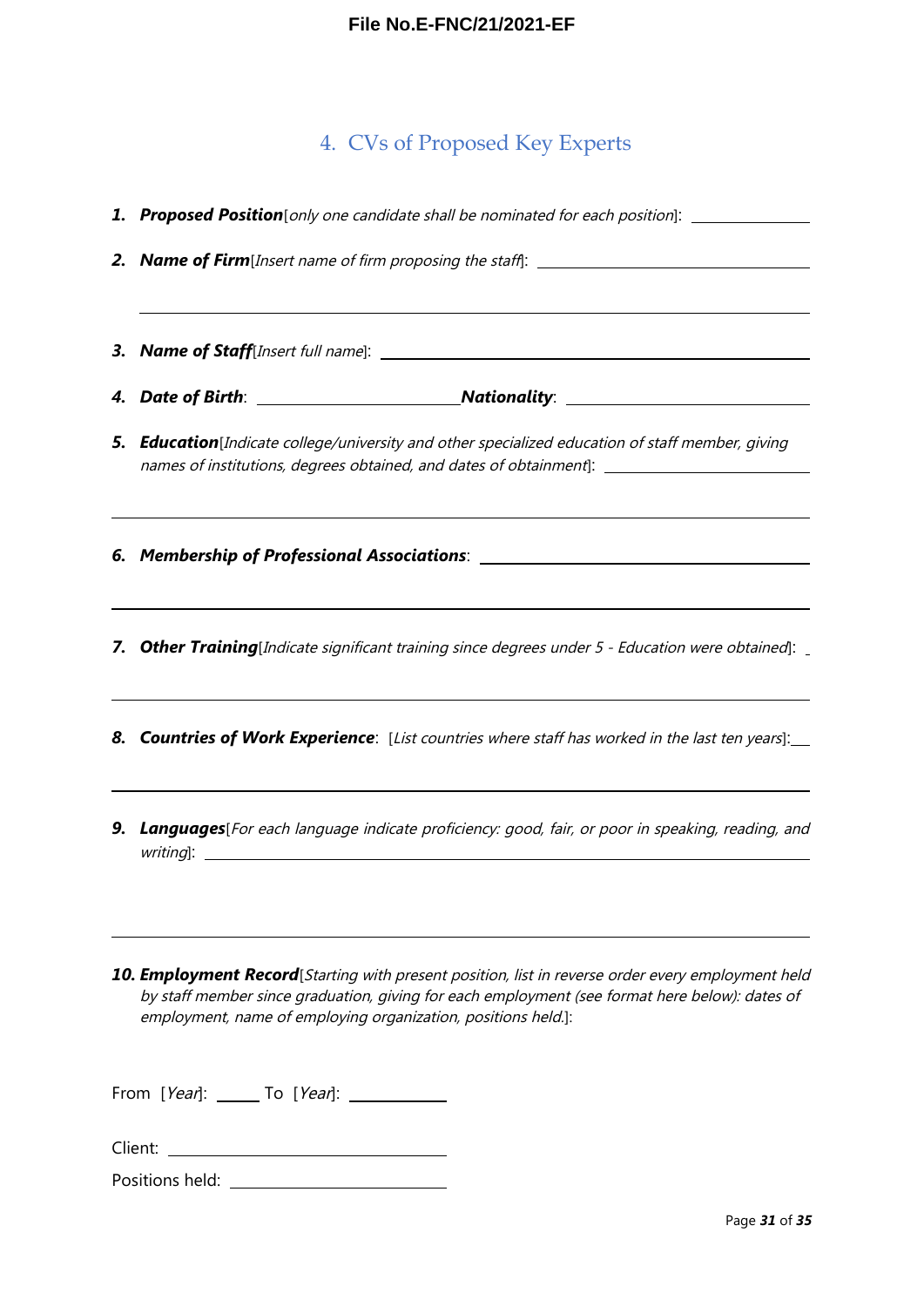| <b>11. Detailed Tasks</b>                             | 12. Work Undertaken that Best Illustrates Capability to<br><b>Handle the Tasks Assigned</b>                                                                                                                    |  |  |
|-------------------------------------------------------|----------------------------------------------------------------------------------------------------------------------------------------------------------------------------------------------------------------|--|--|
| <b>Assigned</b>                                       | [Among theassignments in which the staff has been involved,<br>indicate the following information forthose assignments that<br>best illustrate staff capability to handle the tasks listed under<br>point 11.] |  |  |
| [ <i>List all tasks to be</i><br>performed under this |                                                                                                                                                                                                                |  |  |
| assignment]                                           |                                                                                                                                                                                                                |  |  |
|                                                       |                                                                                                                                                                                                                |  |  |

#### *13. Certification:*

I, the undersigned, certify that to the best of my knowledge and belief, this CV correctlydescribes myself, my qualifications, and my experience. I understand that any wilful misstatement described herein may lead to my disqualification or dismissal, if engaged.

| [Signature of staff member or authorized representative of the staff] |  |  |
|-----------------------------------------------------------------------|--|--|
|                                                                       |  |  |

Day/Month/Year

Date:

Full name of authorized representative: \_\_\_\_\_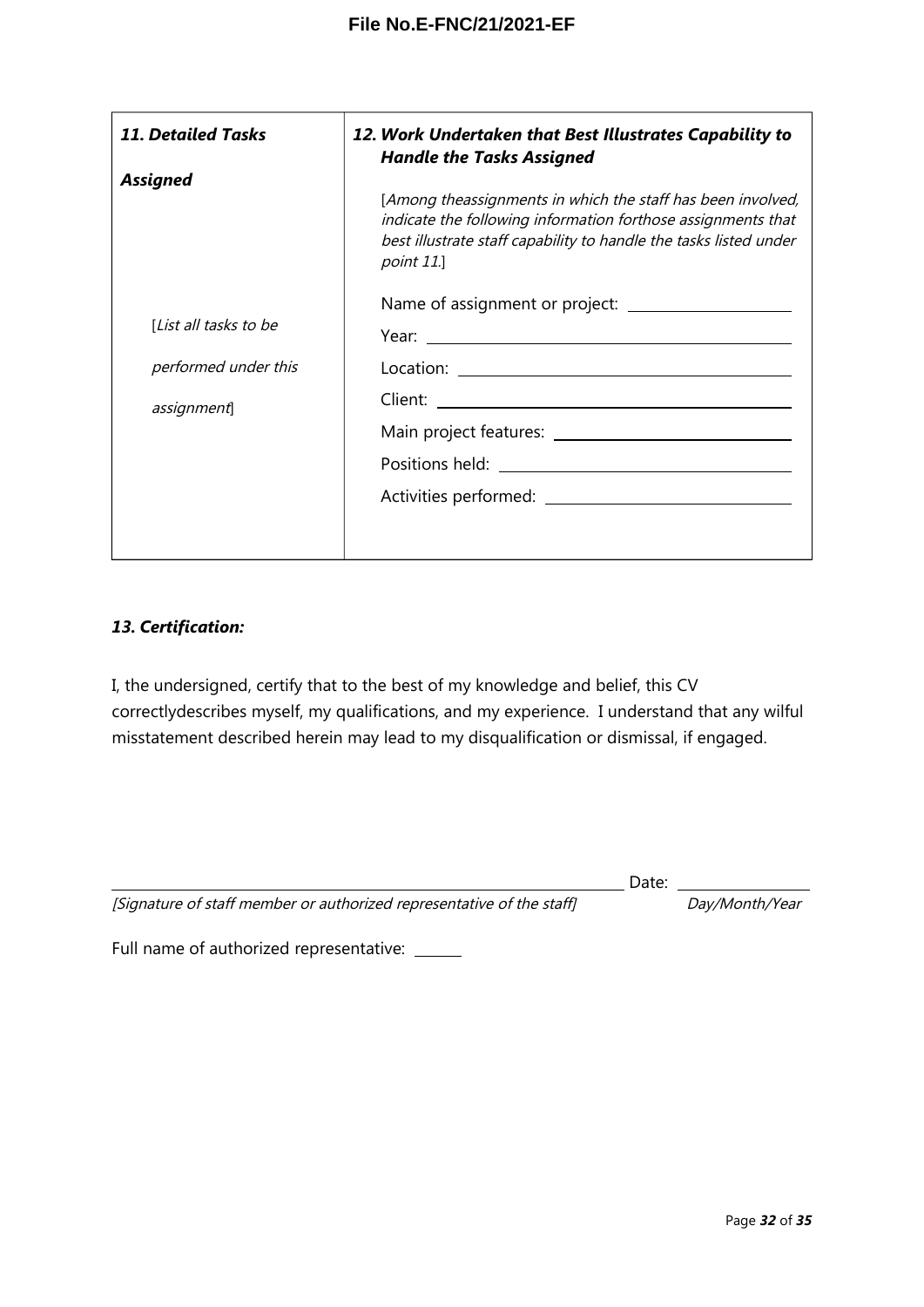### <span id="page-32-1"></span>*Section 7 – Contract Forms*

#### <span id="page-32-0"></span>1. Letter of Acceptance

{On Client's Letterhead}

Date:

To: {Insert Name and Address of the Successful Consultant}

Subject: Letter of acceptance of your Proposal against tender ref. no.:

This is to notify you that your Proposal dated [insert date of Proposal submitted by the Consultant] for the execution of services titled "*Project Management Consultancy for Monitoring Statutory Compliance related to the Mega CFC Project*" against RFP Ref. No. [insert Proposal Ref. No.] is hereby accepted by the Client for the Contract Price of Rs. [insert amountin numbers and words], as evaluated in accordance with the Instructions to Consultants.

You are requested to execute the contract agreement within 28 days of receipt of this Letter. Till a contract agreement is executed, this Letter along with your accepted proposals shall constitute a valid and mutually binding contract.

Authorized Signature: ............................................................................

Name and Designation of Signatory: ....................................................

Name of Client: ................................................................................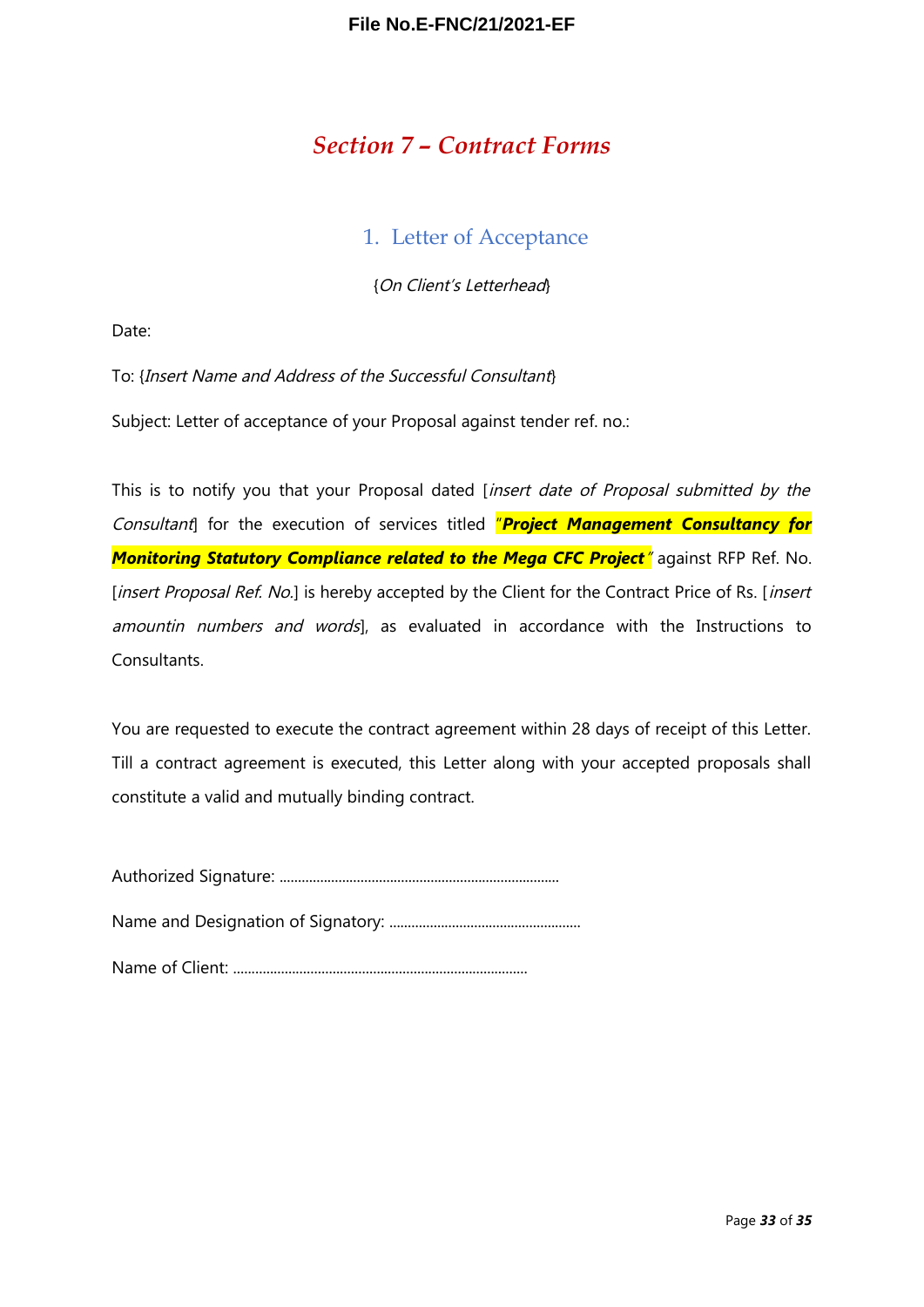### <span id="page-33-0"></span>2. Form of Contract

This CONTRACT (hereinafter called the "Contract") is made the *[number]* day of the month of [month], [year], between, on the one hand, **SEEPZ SEZ Authority, Andheri, Mumbai** (hereinafter called the "Client") and, on the other hand, *[name of Consultant]* (hereinafter called the "Consultant").

#### WHEREAS

- (a) the Client has requested the Consultant to provide certain consulting services as defined in this Contract (hereinafter called the "Services");
- (b) the Consultant, having represented to the Client that it has the required professional skills, expertise and technical resources, has agreed to provide the Services on the terms and conditions set forth in this Contract;

NOW THEREFORE the parties hereto hereby agree as follows:

- 1. The following documents attached hereto shall be deemed to form an integral part of this Contract:
	- (a) The General Conditions of Contract;
	- (b) The Special Conditions of Contract;
	- (c) Appendices:
		- Appendix A: Terms of Reference Appendix B: Key Experts Appendix C: Breakdown of Contract Price

In the event of any inconsistency between the documents, the following order of precedence shall prevail: the Special Conditions of Contract; the General Conditions of Contract, including Attachment 1; Appendix A; Appendix B; Appendix C. Any reference to this Contract shall include, where the context permits, a reference to its Appendices.

- 2. The mutual rights and obligations of the Client and the Consultant shall be as set forth in the Contract, in particular:
	- (a) the Consultant shall carry out the Services in accordance with the provisions of the Contract; and